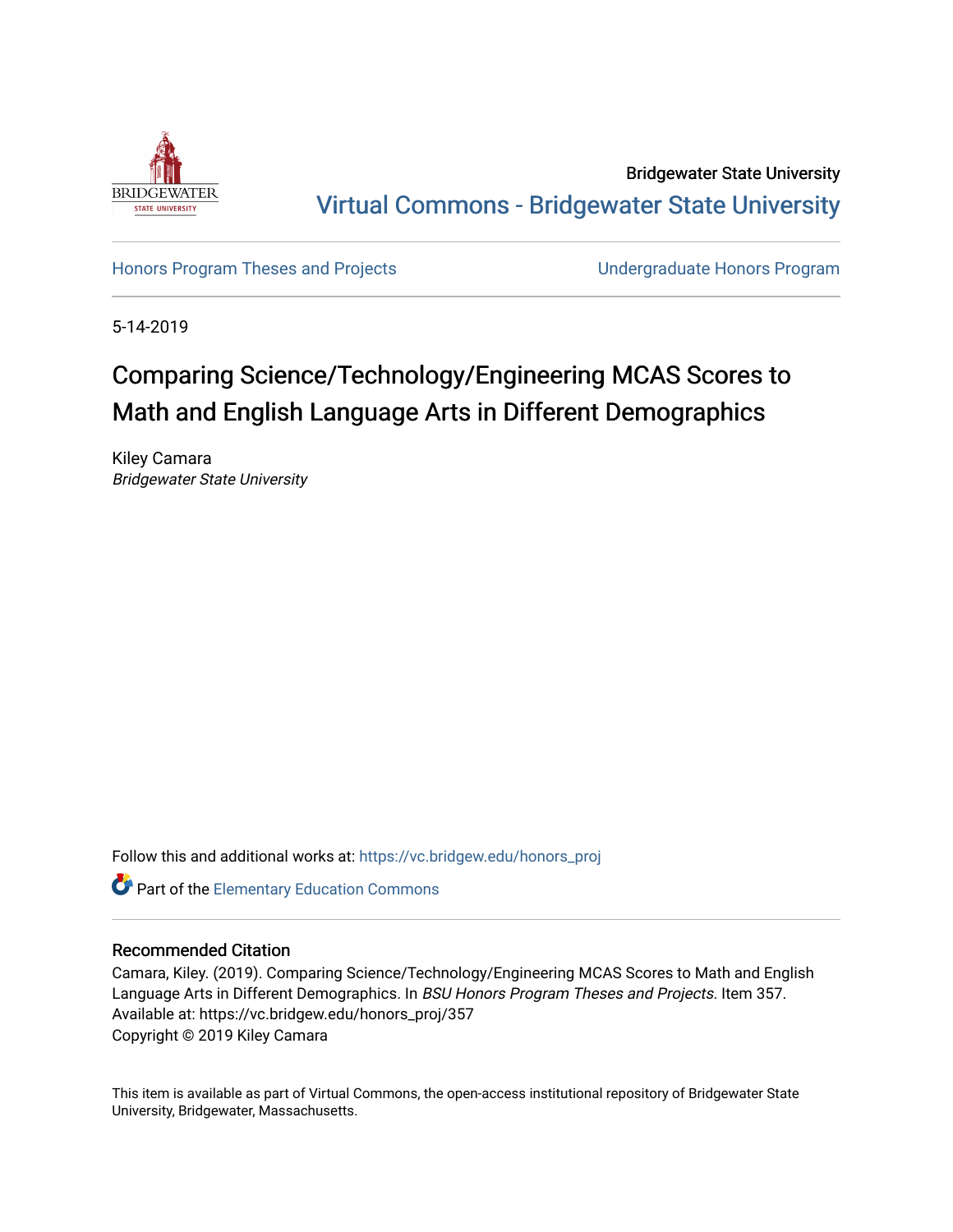Comparing Science/Technology/Engineering MCAS Scores to Math and English Language Arts in

Different Demographics

Kiley Camara

Submitted in Partial Completion of the Requirements for Departmental Honors in Elementary and Early Childhood Education

Bridgewater State University

May 14, 2019

Dr. Nicole Glen, Thesis Advisor Dr. Jeanne Ingle, Committee Member Dr. Patty Emmons, Committee Member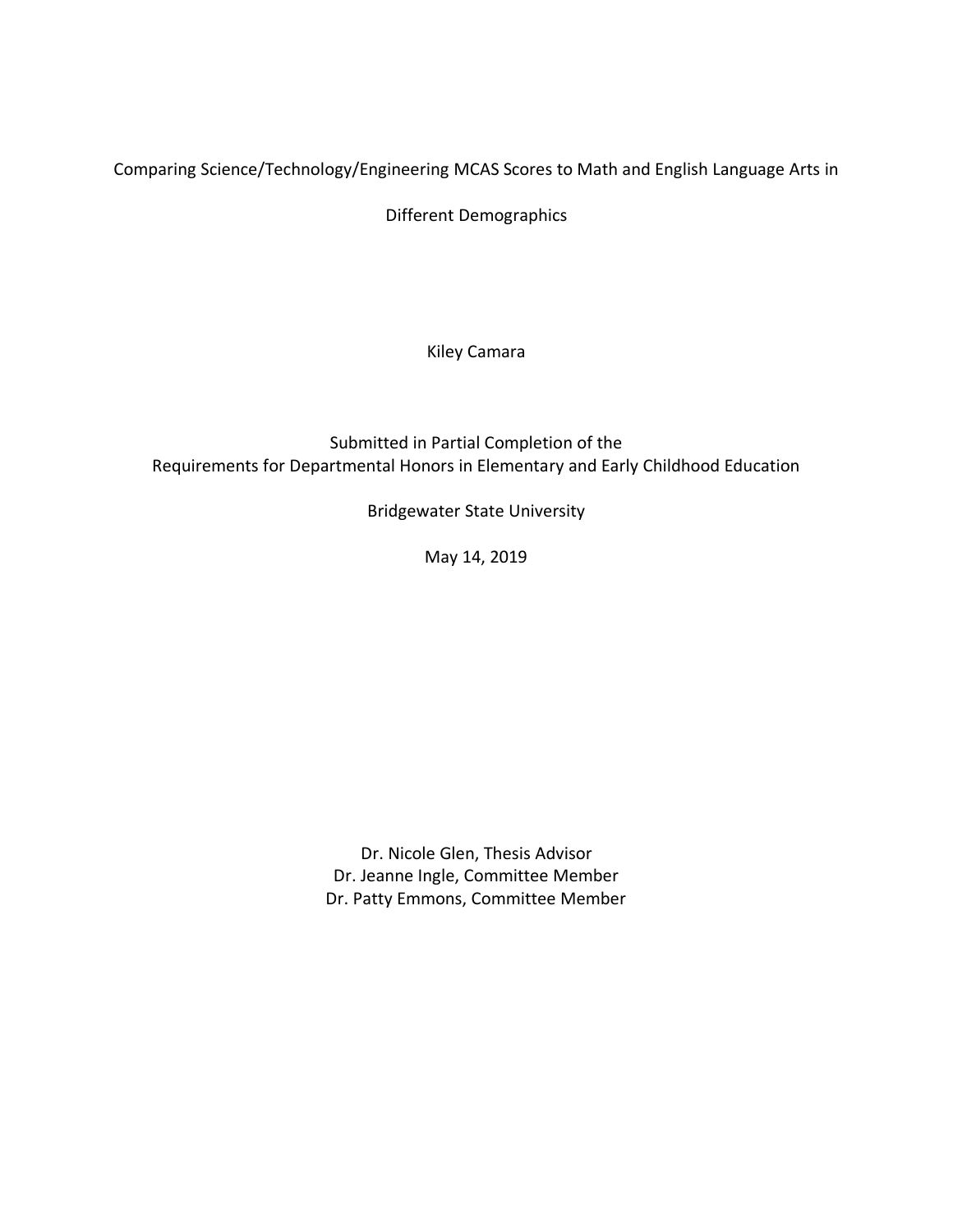#### **Abstract**

In the United States, standardized tests are used to ensure that students are provided with the same essential knowledge their peers are getting. Standardized tests not only show children's academic performance, but also demonstrate how the teachers are performing in comparison to other schools. The No Child Left Behind Act was created to help schools provide adequate resources for both the teachers and students in higher need schools. Massachusetts' standardized tests are called the MCAS (Massachusetts Comprehensive Assessment System). The MCAS allows the Commonwealth to evaluate each school's and district's results in English Language Arts, Mathematics, and Science/Engineering/Technology in the elementary and secondary grades. This thesis assesses and compares the results of the school districts of Dartmouth, New Bedford and Westport's MCAS scores in the English Language Arts, Mathematics, and Science/Engineering/Technology for grade 5, grade 8, and grade 10. I analyzed several different years for each MCAS subject and compared it to demographics of each school district to identify whether or not that has an effect on the students' scores. My goal for this thesis was to find common characteristics of schools that perform better on the Science/Engineering/Technology MCAS.

#### **Introduction**

Standardized tests came into practice in the 19th century to help monitor student's improvement in certain school subjects, later leaning towards a test that measures the intelligence of each student. Now, there are different types of standardized tests which measure a student's academic performance in comparison to other schools around the country. By monitoring a school's academic performance, the state can work towards improving the schools that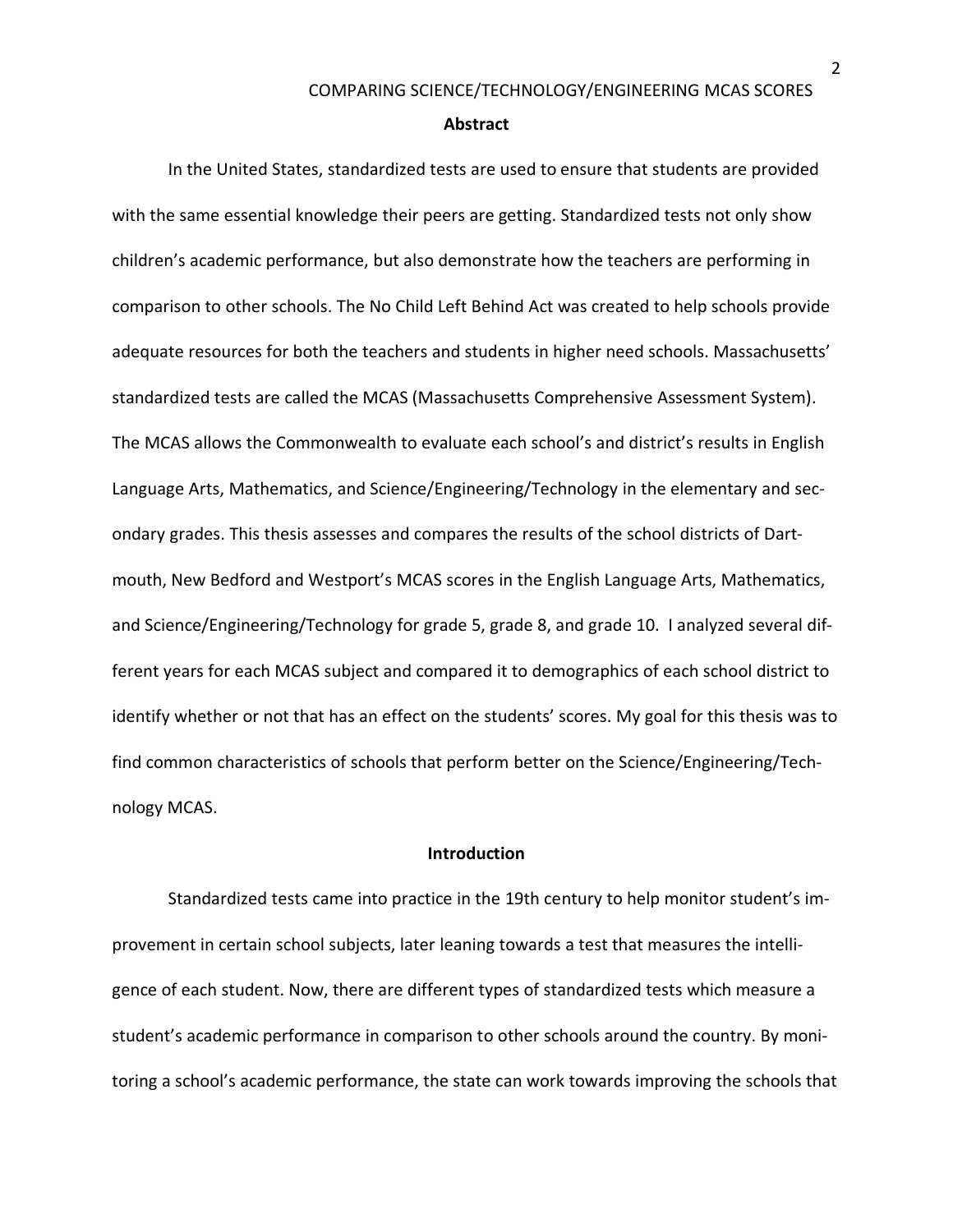are not serving their students well. In order to help the United States' expectations for education, No Child Left Behind (NCLB) was created in 2001 to hold schools accountable for their academic scores on standardized tests. The NCLB act focuses on schools that struggle, with the goal of advancing certain groups of children. There is an updated act called Every Student Succeeds Act (ESSA), which was signed in 2015. The act allows states to create appropriate goals that will benefit each school district. ESSA holds schools accountable for their students' progress with the goal of providing all students an equal opportunity to have a successful education. This is important because it pertains to the entire United States and is a strategy that is trying to improve all school systems.

Standardized test scores are influenced by many factors both in and outside of the classroom. A student's demographic background may have an affect on a their standardized test scores. A student's demographic background includes family income, race, population, and their developed environment.

Another factor that may have an affect on student's standardized test scores is the teacher's performance. Lloyd (2016) found that there were commonalities between teachers whose classroom's standardized test scores were exemplary. When examining these classrooms, Lloyd concluded that within these classrooms there was reinforcement, motivation, scaffolding, and self efficacy.

Standardized tests have the ability to measure a teacher's performance based on the students' scores (Lloyd, 2016).

#### **Literature Review**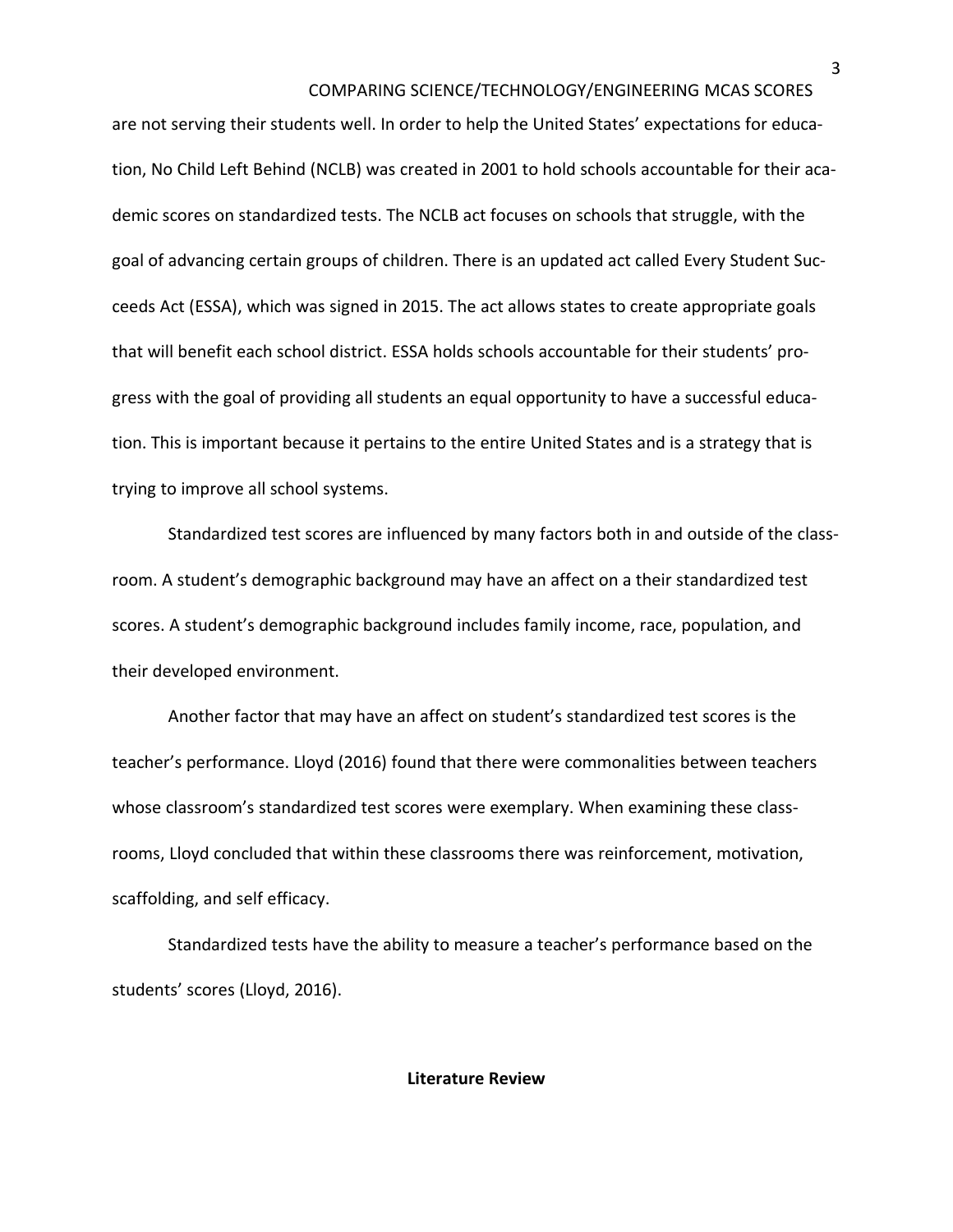#### **The Every Student Succeeds Act (ESSA)**

According to Zinskie (2016), although America requires equal education for all students, there are still many inequalities across students' education. Every Student Succeeds Act (ESSA), created in 2015 and first implemented in 2017-2018, is an attempt to remove the gap in students' education. Zinskie (2016) states that students who are at risk for a gap in education are students who are influenced by poverty and other outside challenges. "At risk" is described as "the inequitable conditions, challenging circumstances, or stressful situations that make it more likely for students, individually or collectively, to have poor or harmful school outcomes" (Zinskie, 2016 pg.1) Poverty should not be a reason students are not obtaining an equal education, so the ESSA helps by giving schools and students support to decrease academic failure among all populations of students.

Zinskie (2016) found that the ESSA bases a child's knowledge on more than just standardized assessments. However, ESSA does include testing on certain subjects because it advocates that the tests are a good way to monitor and compare student scores. In addition, the ESSA requires other methods of measurement to show students' academic success. It monitors student growth in elementary and middle school by providing formative assessments and non-cognitive assessments. The ESSA requires at least one form of non-cognitive assessment which may include, "student engagement, school climate and safety, attendance, postsecondary readiness, or any other that can be categorized as a measure of school quality or student success" (Zinskie, 2016 pg.2). These non-cognitive assessments help the school improve its social environment, safety environment, and readiness for proceeding onto the next grade. These assessments are important because there are a lot of factors which influence a student's success in education.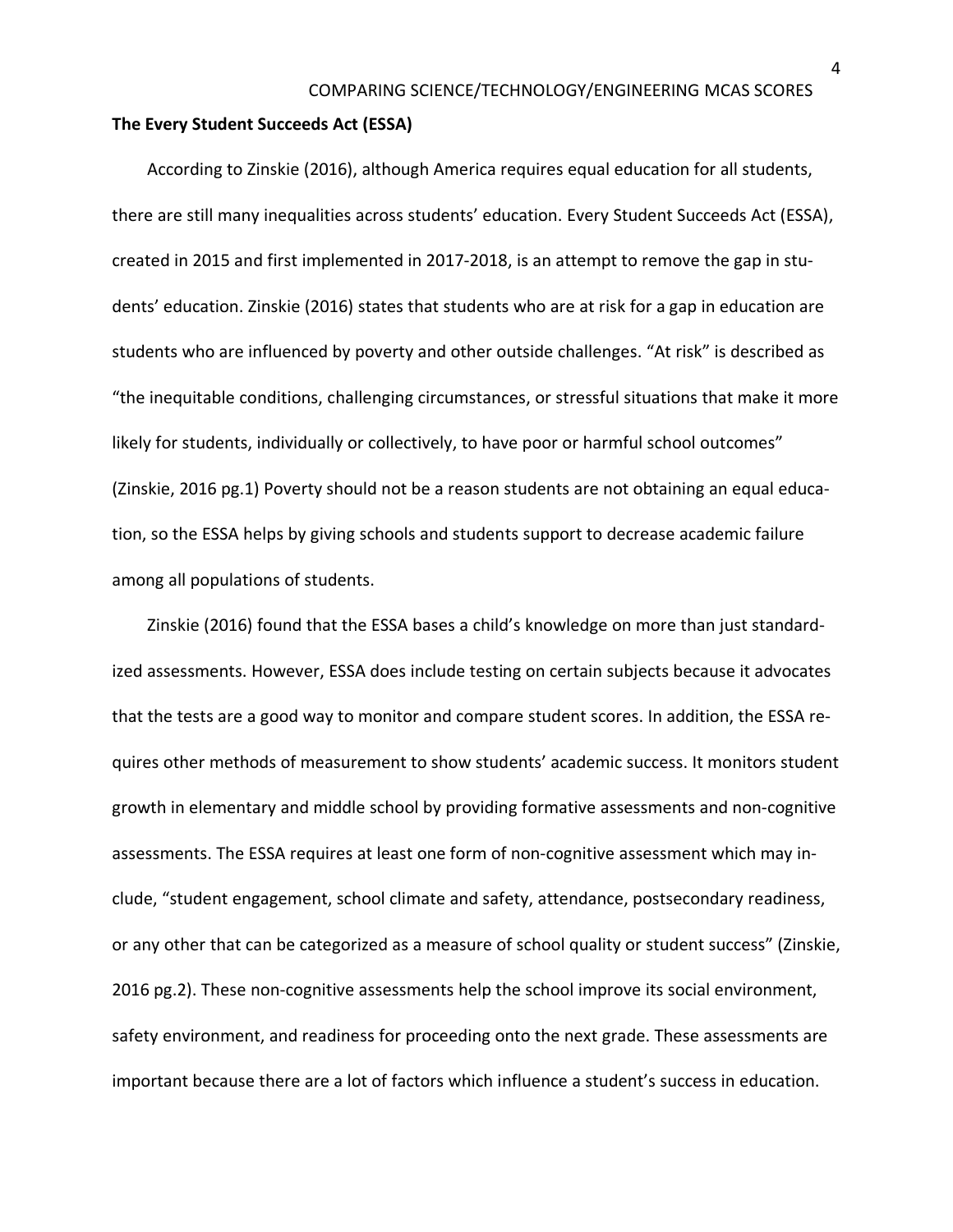Educators have a big part in implementing ESSA by working toward giving students what they need to excel in their academics regardless of the outside factors which may affect them. To do so, it is important for educators to record what they observe working well in their classrooms and working toward changing the problems they see. As a result, educators may be able to improve their practices based on the evidence found.

### **No Child Left Behind (NCLB) Act**

The No Child Left Behind Act (NCLB) was implemented in 2001 to help public schools improve their education. Ametepee (2014) addressed that the NCLB Act has affected many sub levels of the school system such as school culture, school district spending, teachers, and classroom practices. Like any type of act, NCLB had its troubles. The No Child Left Behind Act and the Common Core State Standards were put into place to improve student success and to give students the education they deserve.

Dee (2010) states that The No Child Left Behind (NCLB) Act has had both positive and negative impacts on the public-schooling systems. In conjunction with the NCLB, the Common Core State Standards (CCSS) helped guide schools into a direction of improved education among schools in a district with poverty. There were specific requirements under NCLB that the states had to follow. The districts were given money to help create success within their school community. States had an obligation to educate their students and assess them to make sure their skills were improving. NCLB gave states the opportunity to choose how they would like to go about the process though. That included coming up with a plan that worked specifically for each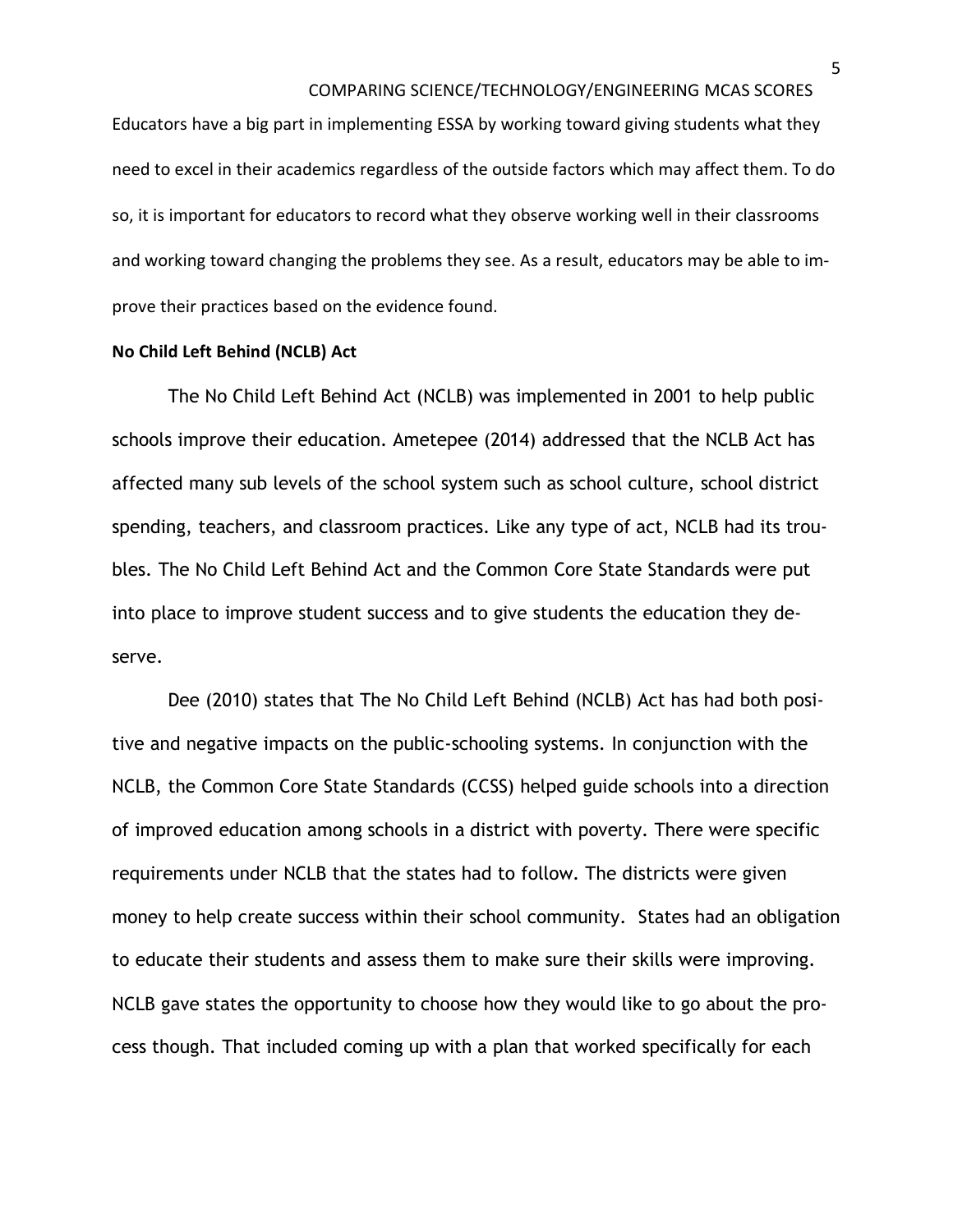district and school. The districts had to assess the students to prove their students were improving.

Dee (2010) found that school culture has improved due to the No Child Left Behind Act. For instance, NCLB allowed for schools to do more diagnostic testing to examine student strengths and weaknesses and use that information to help give students the necessary materials and help needed in order to achieve a positive school education. Students responded positively to this focus on a fair education, which led to a higher student engagement in learning in many high-poverty schools. Public schools received increased resources for both the students and the educators under NCLB. There was a greater improvement on math test scores amongst more socioeconomically disadvantaged groups such as Hispanics and colored students as a result. NCLB has helped public schools obtain an increase in the average school district spending per pupil. With this increase, students were able to receive more educational services.

One of the downfalls of the No Child Left Behind Act was that the act mainly focused on reading and math due to the standardized tests that were taken within those subjects. Unfortunately, that led teachers to focus mainly on those subjects, neglecting other subjects such as the social studies, art, music, and sciences. This resulted in neglecting the students' need for education within those subjects. Teachers have been able to recognize this gap and are working to improve. In contrast, NCLB gave schools the programs needed to improve students' test takingskills, which has helped students succeed on the standardized tests they receive (Dee, 2010).

NCLB required students to achieve proficiency level by a specific time, but that was not always necessarily a realistic goal. All schools and districts are at a different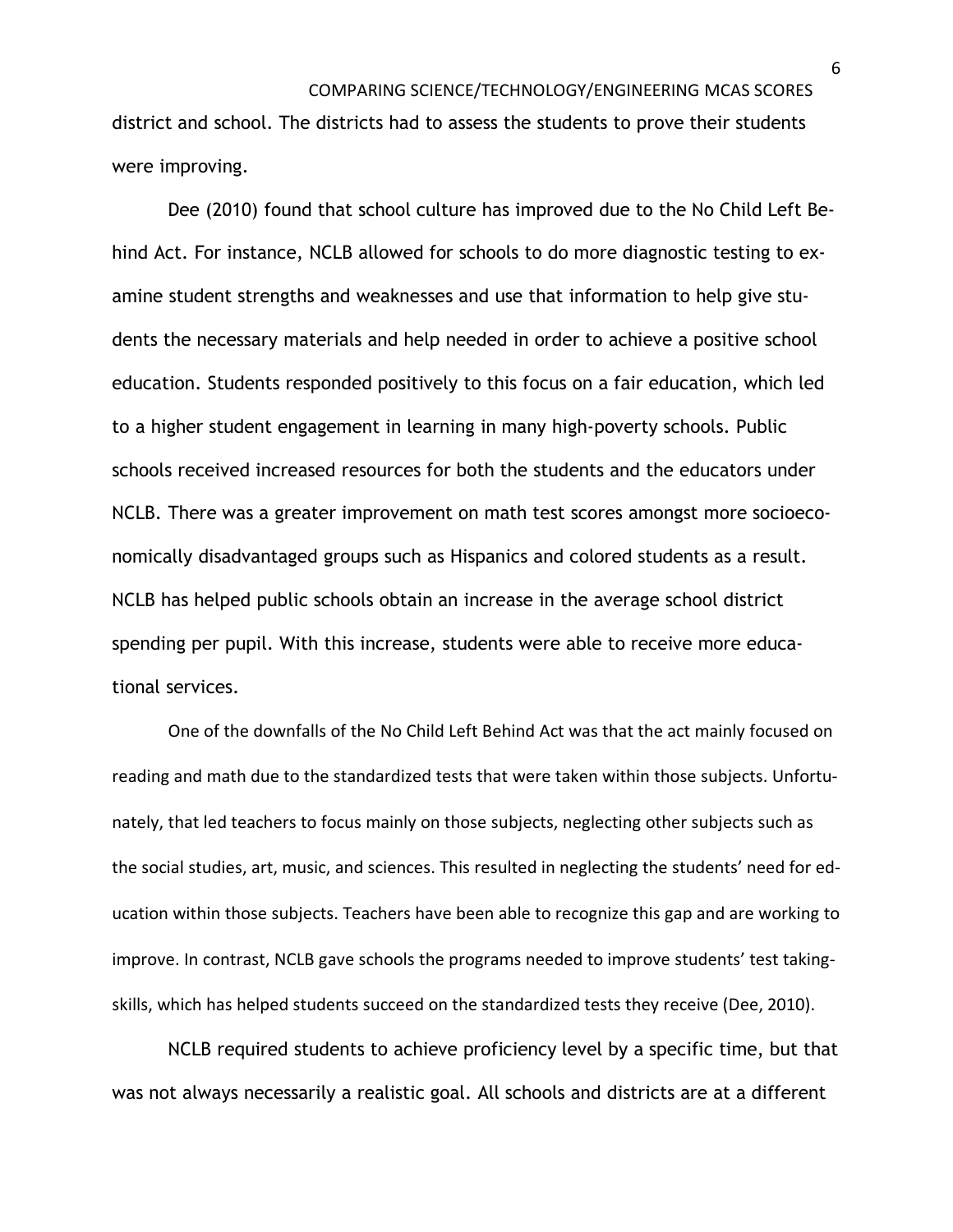level, which means they are going to need different amounts of time to achieve that requirement. In other circumstances, there were incidents where schools would purposely have their school scores remain low to make sure they were going to receive money from the federal government again for the following year (Dee, 2010).

#### **The Massachusetts Standardized Test (MCAS)**

The Massachusetts Comprehensive Assessment System (MCAS) was created in response to the Education Reform Act of 1993, which introduced a curriculum framework and learning standards for each subject the students were learning throughout their education. This act established a solid foundation for education in Massachusetts. A system of standardized tests were created based on the standards and curriculum in each grade. The MCAS tests are given to grades 3-10 in public schools in Massachusetts. Specifically, English Language Arts (ELA) and Mathematics MCAS are given in grades 3-8 and 10, and Science Technology and Engineering (STE) MCAS is given in grades 5 and 8, and Biology is given in grade 10.

When students take the MCAS, they receive a Performance Level for each subject test. The Performance Levels are based on the scaled score the student receives. There are four different Performance Levels: advanced, proficient, needs improvement and warning/failing. For students to receive advanced, the scaled score ranges from 260-280, the proficient scaled score ranges from 240-258, the needs improvement scaled score ranges from 220-238, and the warning/failing scaled score ranges from 200-218. With these test scores, teachers and schools are able to provide students with more help and appropriate goals for both individuals and students as a whole. The state is also able to see different achievements from students, schools, districts, and the state all together.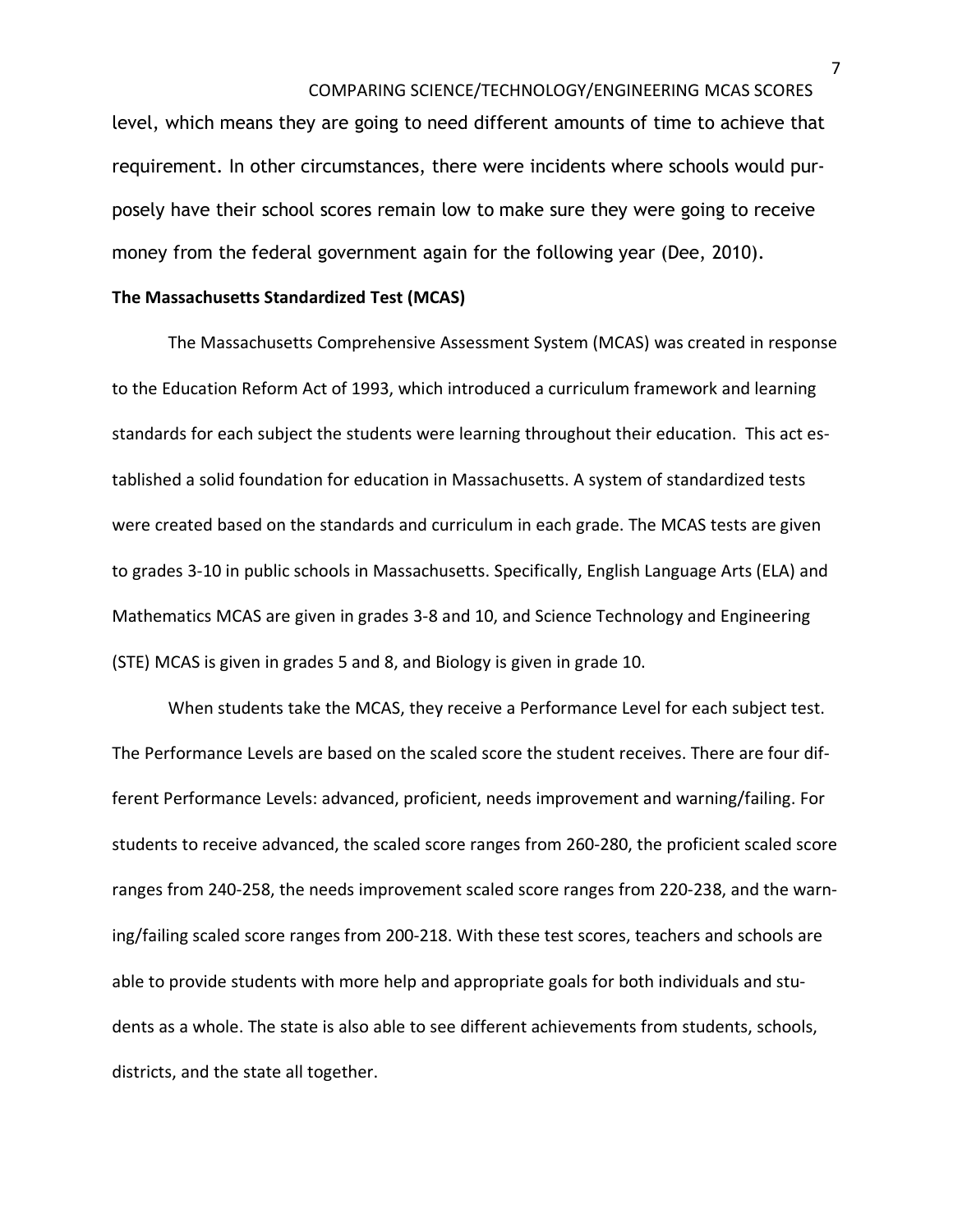#### **Demographics**

Camara (1999) pointed out that one of the biggest social problems with education is the lack of high-quality education, particularly for certain racial and ethnic groups and socioeconomic statuses. Standardized tests can show the inadequate education that students are receiving because they can be used to compare and analyze how different groups of people do, and whether or not there are underlying factors influencing the scores they are receiving. Students within the same demographic groups tend to test similarly. For example, white students tend to score higher on standardized tests compared to African Americans, Asian Americans, and Hispanics. In cases where schools had students from many different racial groups, whites and Asian Americans performed higher than Hispanics and African Americans. In relation to gender, they found that males performed stronger on standardized test scores than females, although both male and female scores increased as their age increased. More specifically, females scored higher on certain subtypes of questions than males, but overall their scores were lower than males. These scores tend to be modeled throughout a student's full education, including college.

Besides race, a family's financial income and family education has been known to influence scores. Tienken (2016) noticed that students living with higher family income and a history of education among the family members have been identified to have higher scores on standardized tests. This is especially true at the middle school level, when children undergo many changes, both physically and emotionally. Teachers often have to focus on students' academic as well as social well-being to make sure each student can perform at their highest ability. The demographics which can have an effect on a student's results include family income, poverty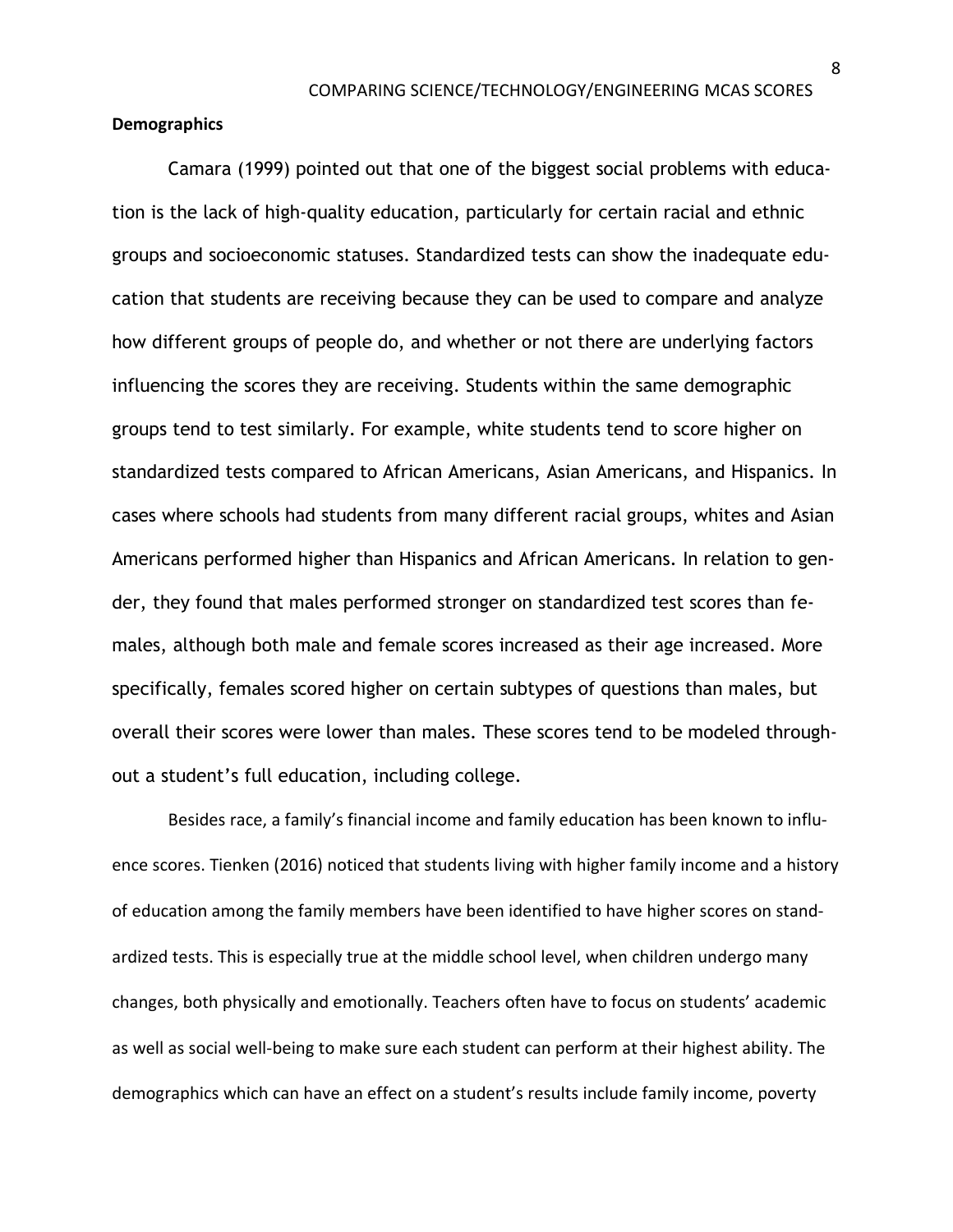level, and level of education their parents have. There is a significant decrease in test scores with students from a low socioeconomic class whose parents do not obtain a higher educational degree.

Tienken (2016) explains that these factors not only have an effect on student's standardized test results, but also on the school community. When a school or specific classes do not perform well on their tests, the teachers are often blamed. That is not fair to teachers because teacher performance is not the only influence on scores. The teachers whose students do not perform well and come from a low socioeconomic class are not completely at fault for the results. In contrast, when students whose parents obtain a higher family income and have a higher degree of education perform well, the teachers get rewarded even though demographics come into play and it is not completely due to the teacher's professional abilities.

Despite teachers' struggles to get students from certain demographic groups to achieve high levels on standardized tests, students' success and achievement on standardized tests *are* influenced by certain factors and practices present in the classroom. Lloyd (2016) found that standardized test scores are an indicator of how effective the teachers are at providing students with what they need in order to succeed. There were eight commonalities among teachers with successful standardized test scores. These commonalities were taken from the top classrooms whose scores increased the most. The common instructional practices existing in the classrooms receiving growing standardized achievement scores include reinforcement, higher-order questions, connection to previous learning and other content areas, community of respectfulness, academic language, classroom dialogue, student's demonstration of self-effi-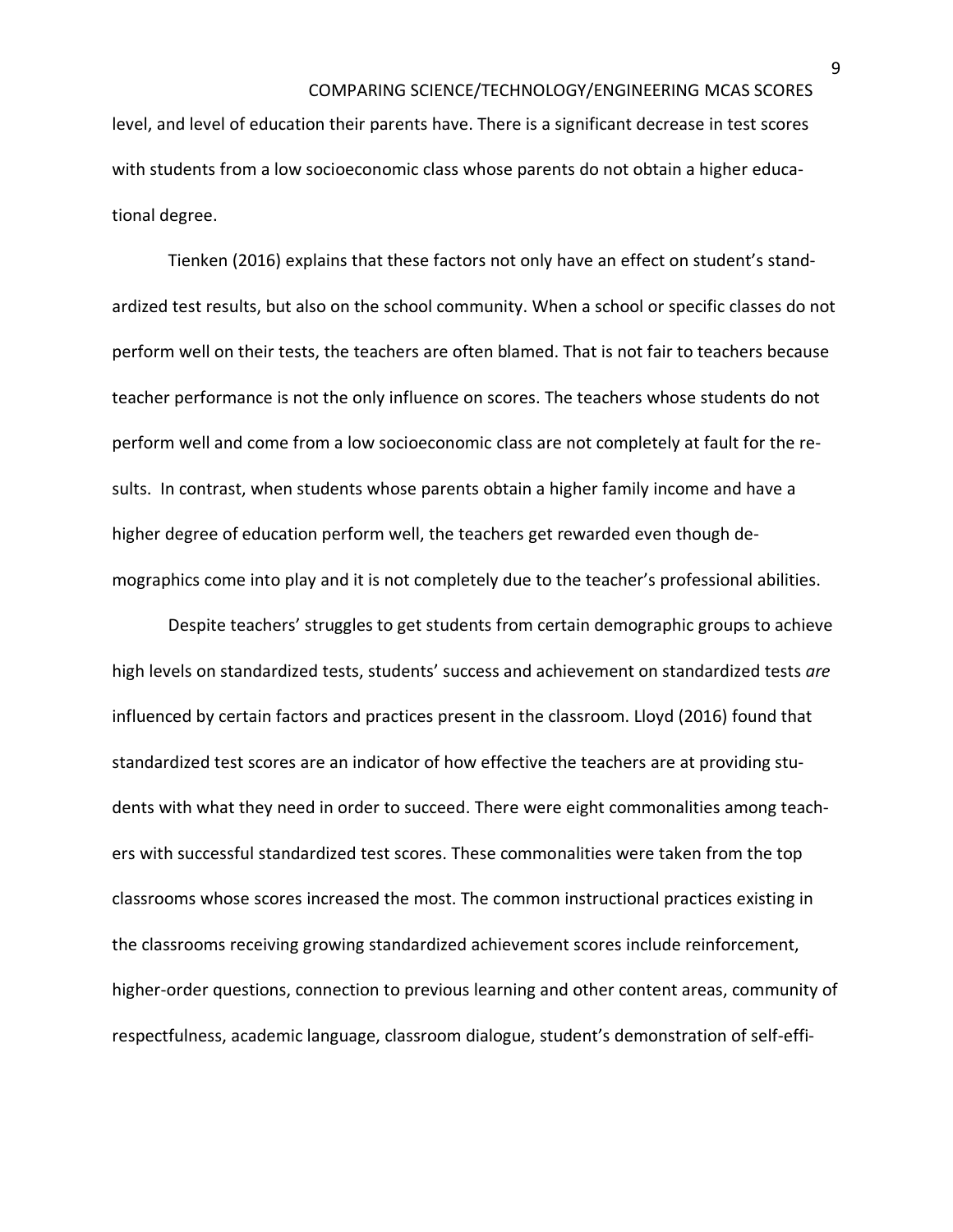cacy, and print-rich environment. These instructional strategies can be used by teachers working with students from any demographic group to help students gain higher growth and achievement on standardized tests.

To conclude, minorities are less prepared for standardized tests due to underlying factors such as financial circumstances, parental education, and inadequate education in their school systems, all of which have an effect on their ability to score well on tests. Given the literature, the researcher was able to identify performance differences between three very different school systems.

### **Methods and Methodology**



**Westport Selected Population**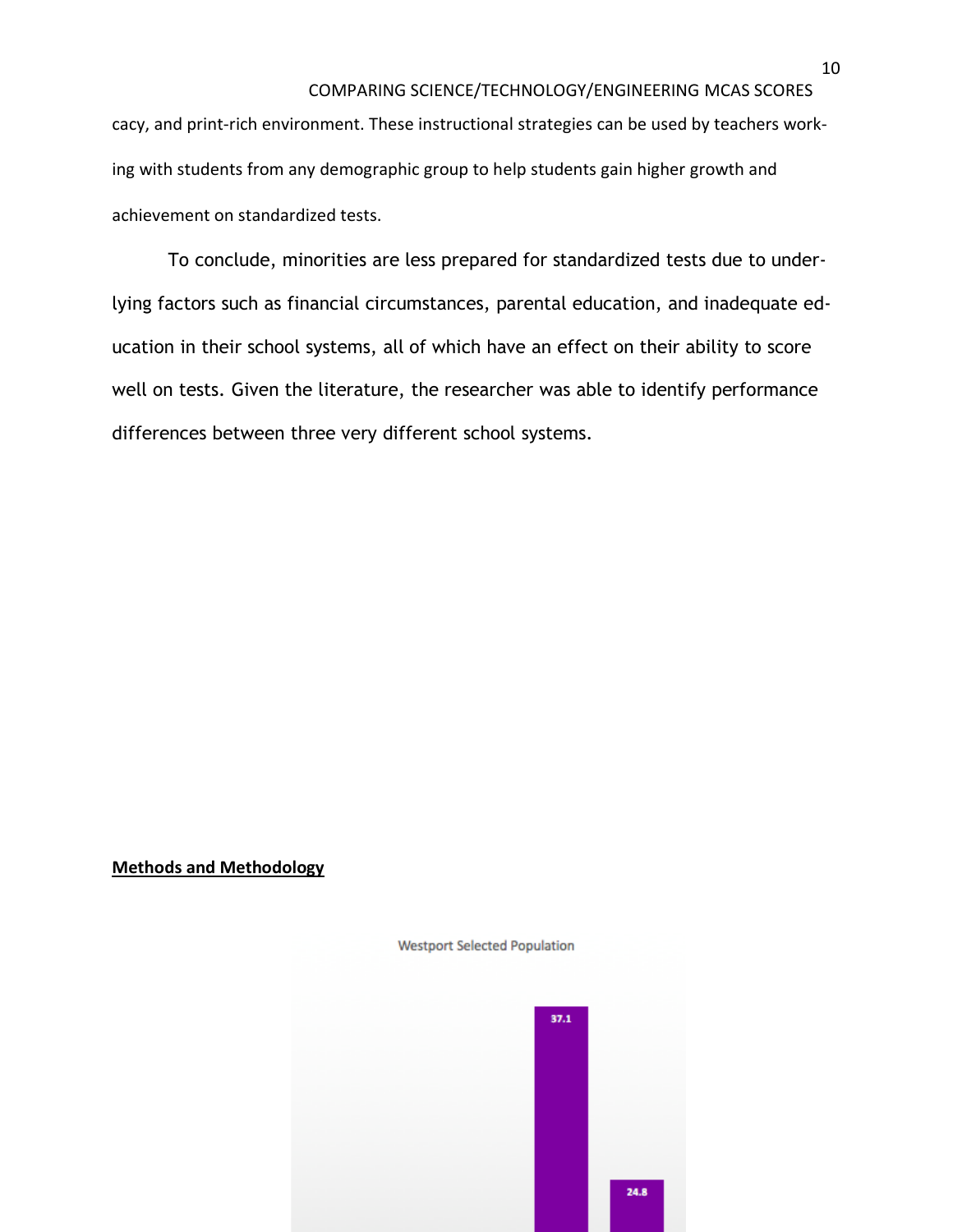## **Figure 1: Westport's Selected Population**



Dartmouth'Selected Population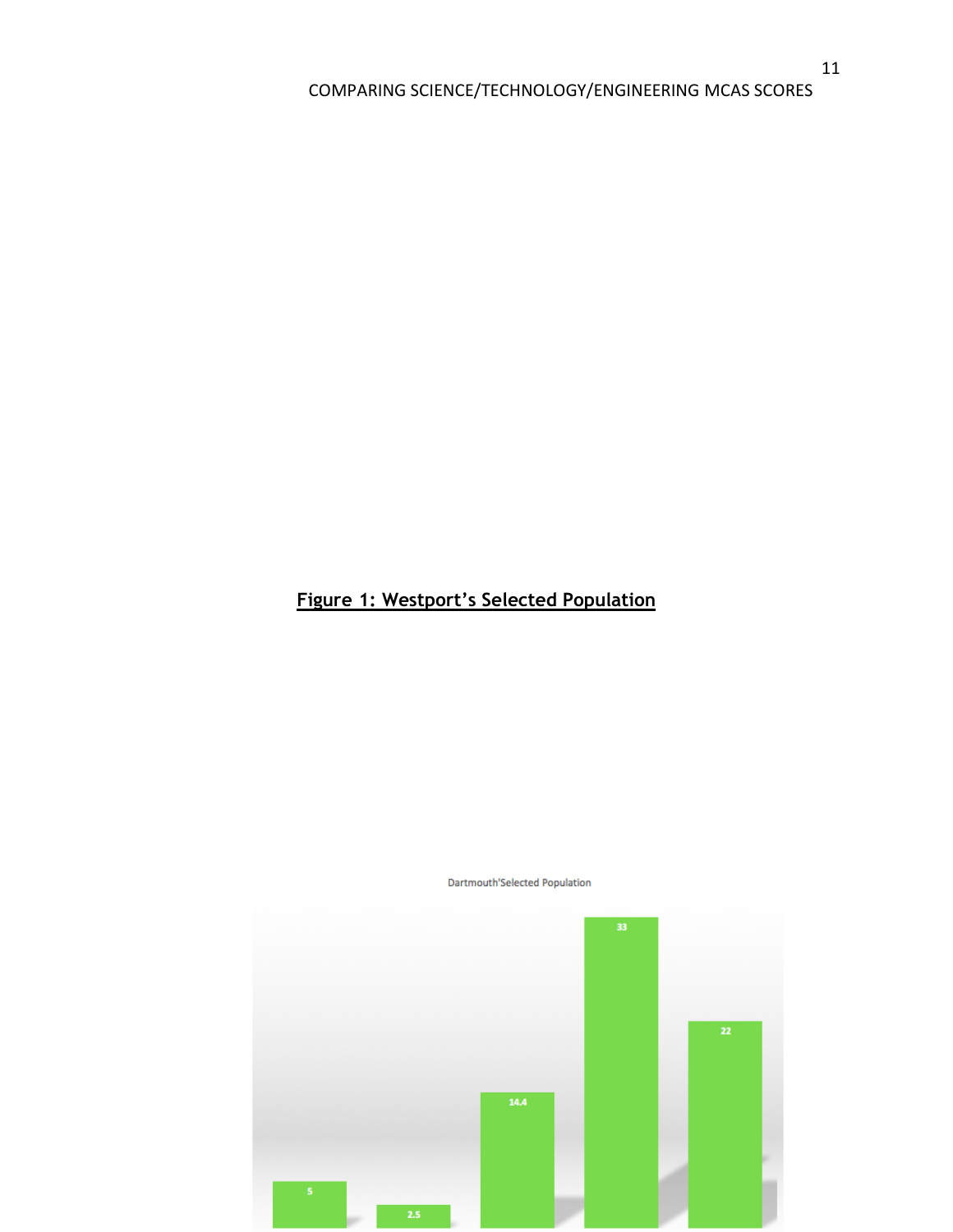## **Figure 2: Dartmouth's Selected Population**



**Figure 3: New Bedford's Selected Population**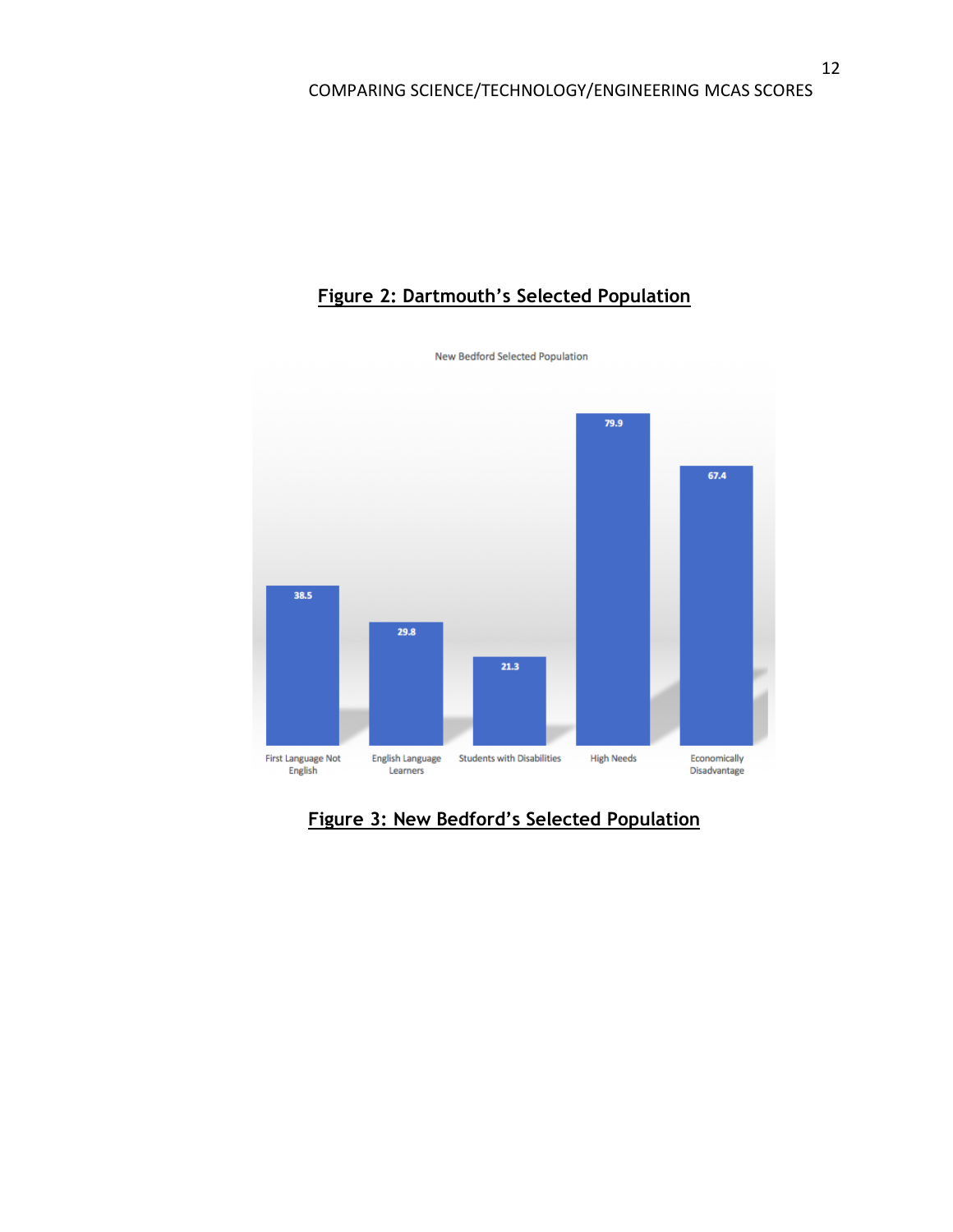

#### **Figure 4: Westport, Dartmouth and New Bedford's Population Compared to Massa-**

#### **chusetts**

For this study, I chose to focus on the MCAS scores of three different districts in the south coast area of Massachusetts. I chose the districts based on their demographics. I chose an urban, rural, and suburban district. Specifically, I chose New Bedford, Dartmouth, and Westport.

New Bedford is an urban city and contains the greatest population among the three districts chosen, and had the highest number of students who are at a disadvantage due to their demographic background. Dartmouth is a suburban district with population greater than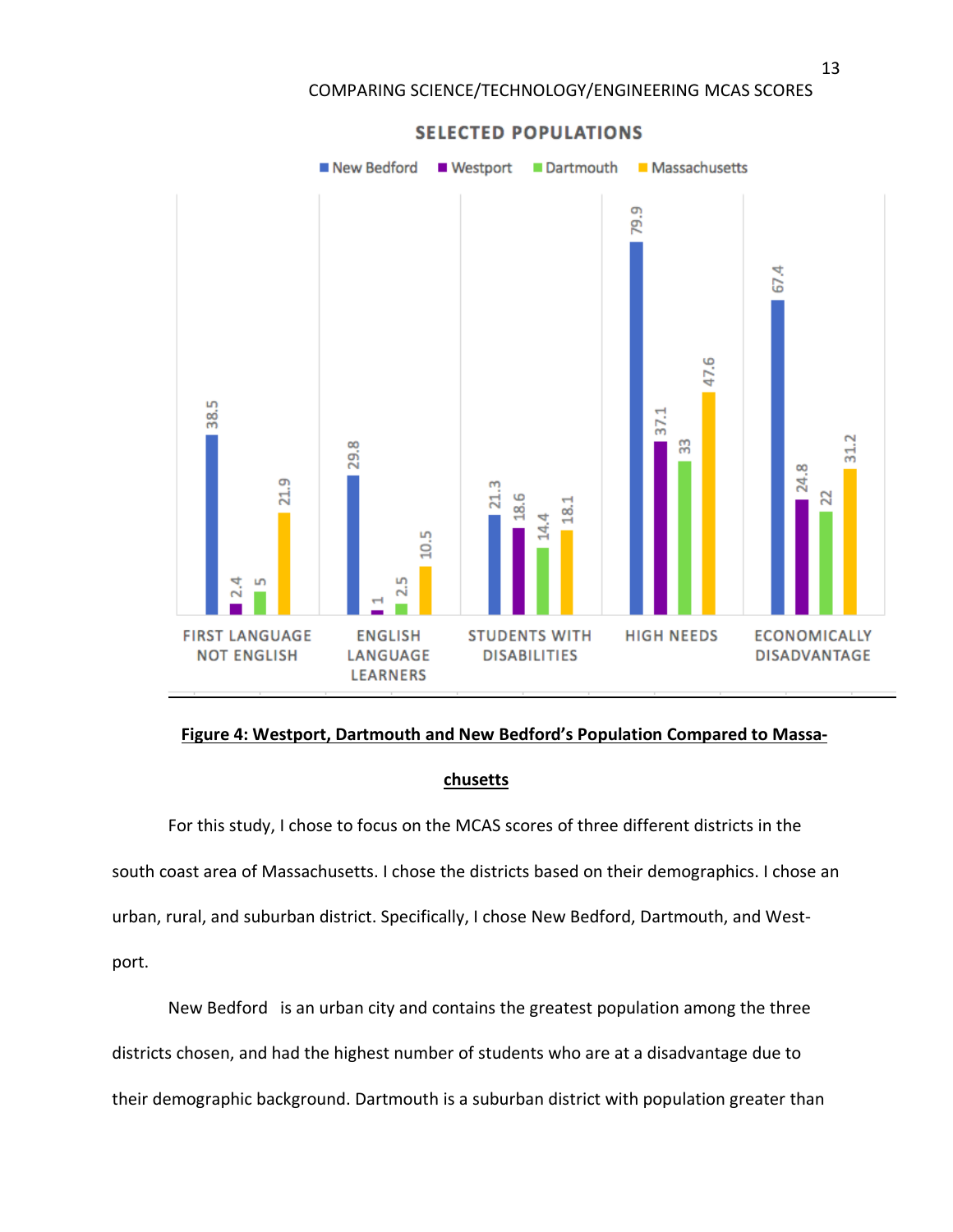Westport, but less than New Bedford. In comparison to New Bedford and Westport, Dartmouth is in the middle for number of students who are at a disadvantage due to being an English as a second language (ESL) student and English language learners (ELL). Dartmouth has the lowest number of students who are considered high needs or are at an economic disadvantage. Westport is a rural town with the smallest population of the three districts. Westport is in-between New Bedford and Dartmouth for number of students who are at an economic disadvantage as well as considered high needs, but has the lowest number of students who are considered to be ELL and ESL.

Choosing schools in different areas gave me the ability to see a substantial range of data which supports demographics affecting school systems which may affect MCAS scores in Massachusetts. Growing up in the area, I was able to identify which schools in the south coast area would be beneficial to this study.

When gathering data for each district, I focused on specific grades. I chose grades 5, 8, and 10. I chose these those grades due to the fact that that's when science is tested. The science MCAS is introduced for the first time in grade 5 and then the students are not tested in science again until grade 8. Once the students reach high school, they are tested in grade 10 in biology. More specifically, I chose the years 2013, 2016, and 2018. By choosing those years, I was able to monitor the class of 2020 student's test scores for English, mathematics, and science from their first science MCAS to their last one in high school and compare their scores.

When gathering data for this study, I focused on getting actual test MCAS scores from the Massachusetts Department of Education ([http://www.doe.mass.edu](http://www.doe.mass.edu/)) website because this website provided me with all of the necessary test scores as well as demographic data for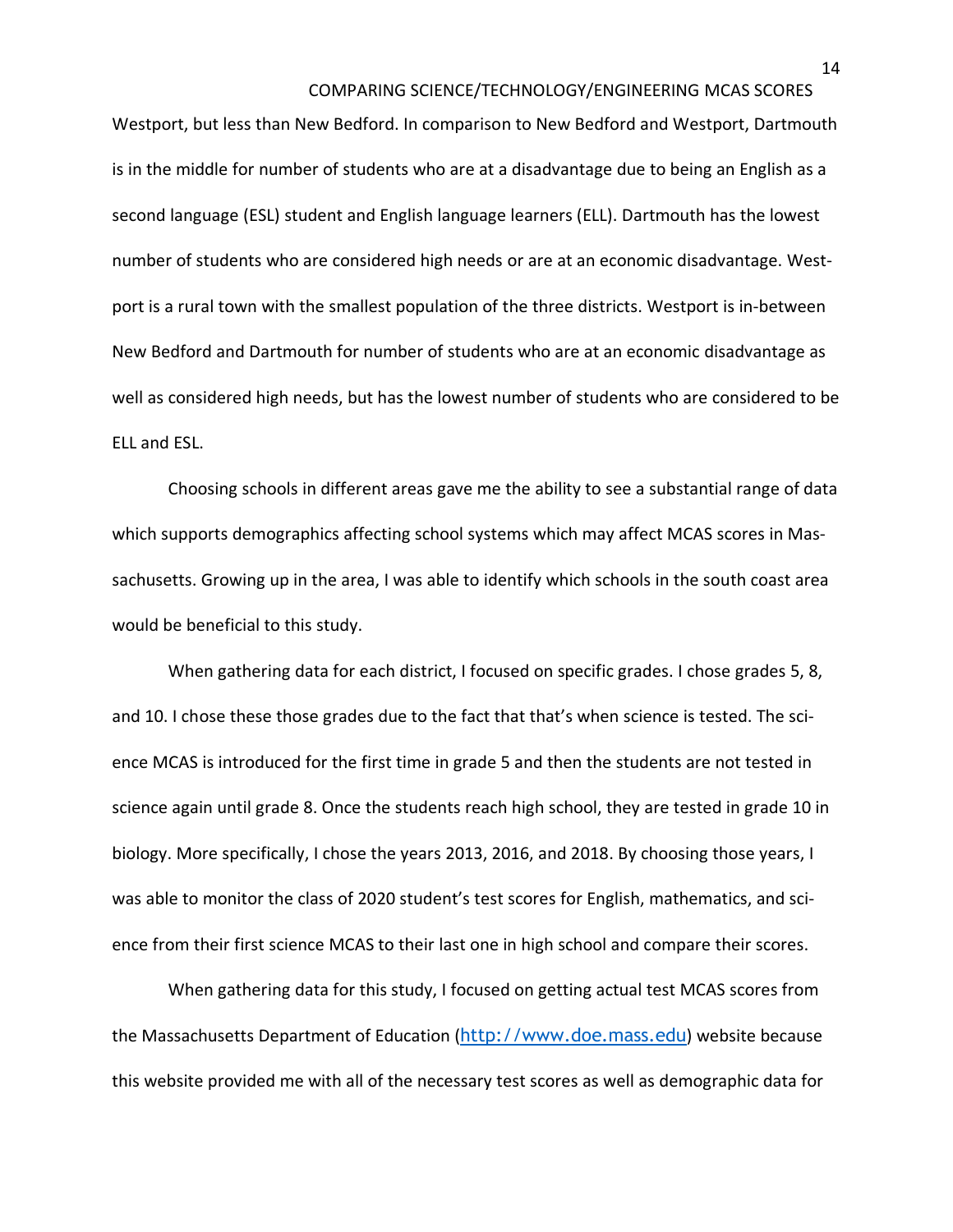each district for each specific year that I needed. I was able to obtain all ELA, mathematics, and science test scores for each district and year, which then I proceeded to use the data to create graphs and compare amongst the other districts. When gathering data about what affects student's standardized test scores, I started with gathering data on standardized tests and why we have standardized tests in Massachusetts. Once I had that information, I was able to identify what I needed to focus more on in each area. I then obtained information from articles that focused on what can affect schools and student's performances on standardized test scores. More specifically, I found articles on demographics such as socioeconomic status, race and ethnic groups, parental education, and the school environment.

With the use of the Massachusetts Department of Education website and other studies, I was able to come up with a conclusion that identified why certain districts performed worse or better on their MCAS scores in ELA, mathematics and science. In addition, I was able to understand why among the three districts.

#### **Results**

Overall, each school district's performance levels were very different. Dartmouth's scores had the greatest percentage of advanced scores in both the 5<sup>th</sup> grade (2013) and  $10^{\text{th}}$ (2018) grades. As a whole, Dartmouth's Science, Technology, and Engineering scores continue to increase over the years. Westport's scores showed that they had the highest percentage of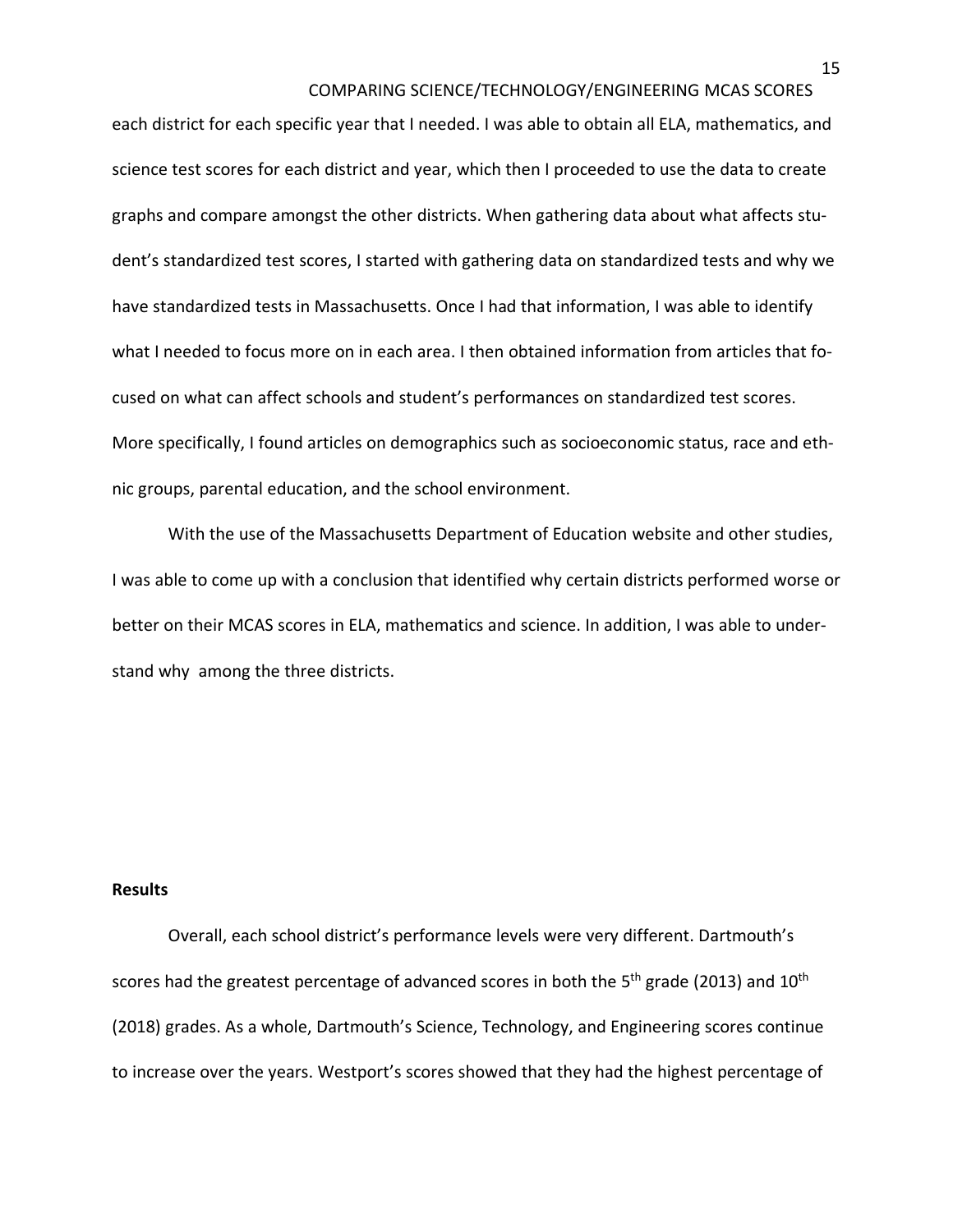advanced scores in the 8<sup>th</sup> grade (2016). Their Science, Technology, and Engineering scores have been increasing the most since 5<sup>th</sup> grade with all improving scores. New Bedford had the highest percentage of students who received a warning and needs improvement performance level, along with the least number of students obtaining an advanced score on their MCAS. Their Science, Technology, and Engineering scores are inconsistent, and not improving greatly, but with improvement in some areas.

**District 1: Dartmouth**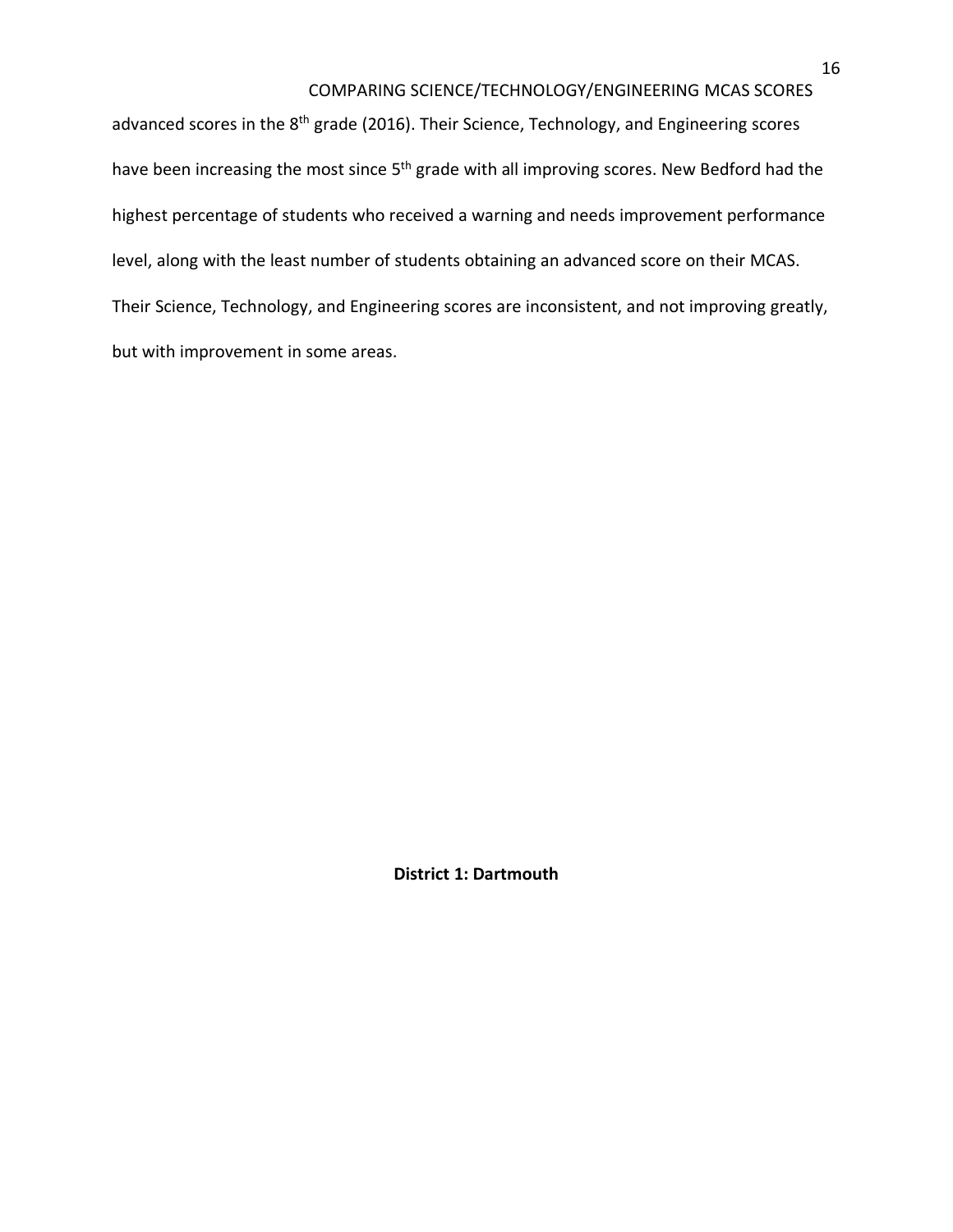

#### **Figure 5: Dartmouth's ELA Scores Figure 6: Dartmouth's STEM Scores**



#### **Figure 7: Dartmouth's Math Scores**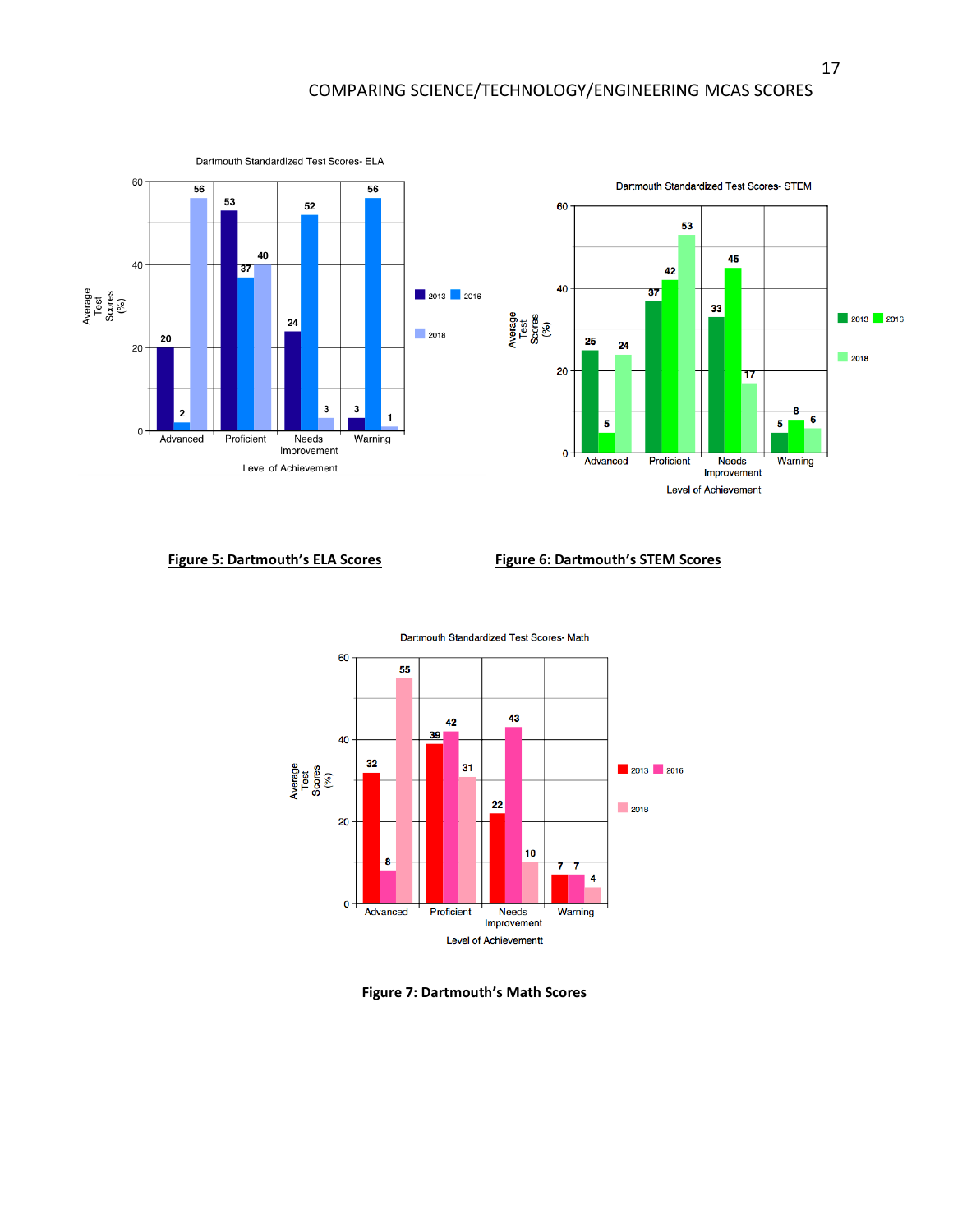The class of 2020's ELA MCAS scores showed an improvement. In 2016, grade 8, the students had their worst year for test scores. They had the most students at needs improvement and the least number of students at advanced. The number of students at advanced was at a high when the students took their grade 10 ELA MCAS. Their scores improved drastically from 8<sup>th</sup> grade to 10<sup>th</sup> grade. The number of students at proficient stayed the same. Most importantly, due to the number of increased advanced scores, the number of students at needs improvement and warning both decreased and were both at the lowest percentage of students once they reached their 10<sup>th</sup> grade ELA MCAS.

The student's math MCAS scores had a positive outcome by  $10<sup>th</sup>$  grade. When the students took their 8<sup>th</sup> grade math MCAS, the students again received their worst test scores, but the scores improved by 10<sup>th</sup> grade. From 5<sup>th</sup> grade to 10<sup>th</sup> grade, the number of students at advanced continued to increase. The number of students at proficient decreased slightly, but the percentage of students at needs improvement and warning were both at their lowest by 10<sup>th</sup> grade, while the decrease in students at proficient may have been because many students achieved at the higher advanced score.

The students' science, technology, and engineering (STE) MCAS scores were not consistent, but by 10<sup>th</sup> grade the scores were much better. In 8<sup>th</sup> grade the students seemed to struggle the most, but in  $10<sup>th</sup>$  grade the percentage of students at advanced and proficient was at its highest, and the number of students at needs improvement and warning was at its lowest.

#### **District 2: Westport**





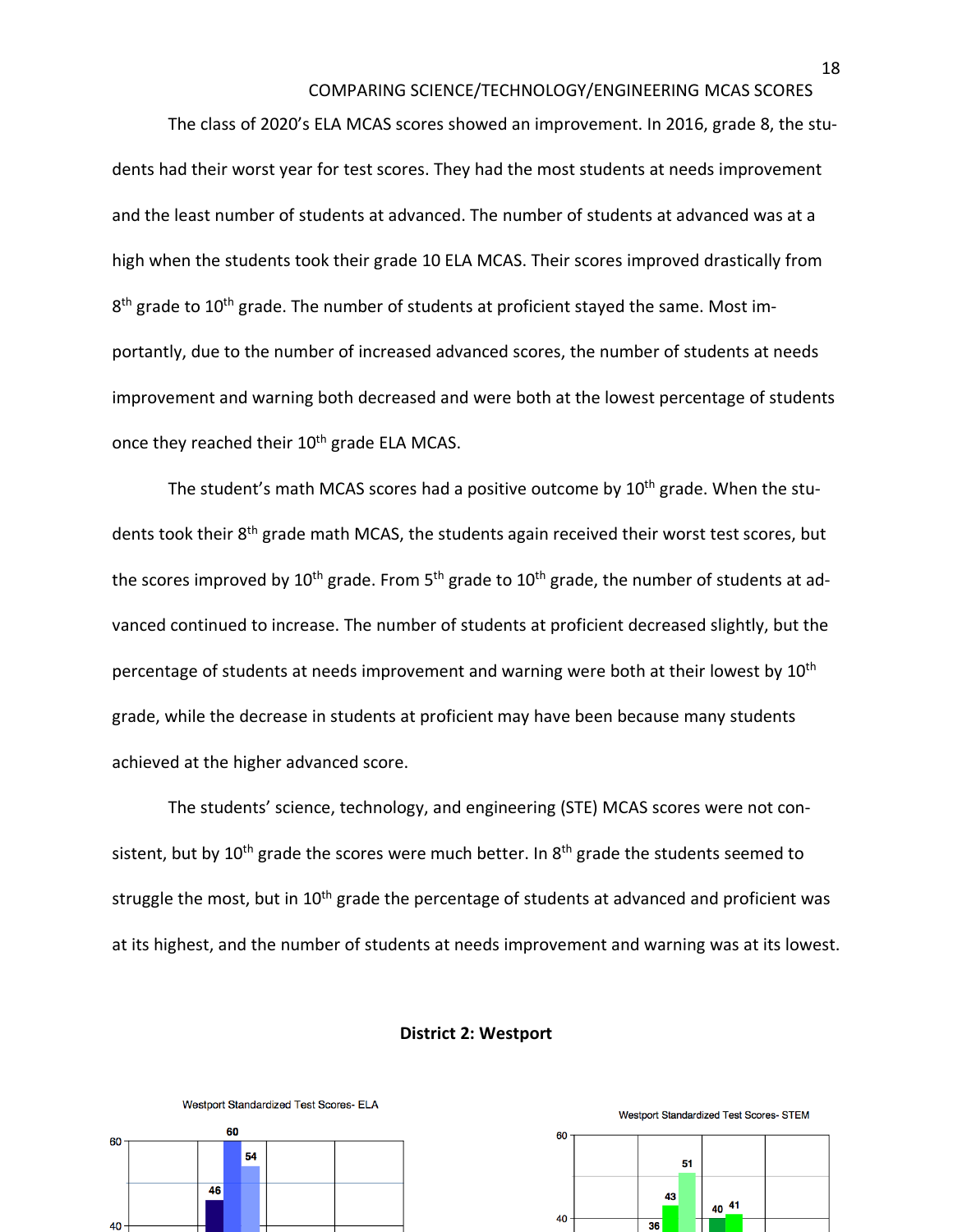#### **Figure 8: Westport's ELA Scores Figure 9: Westport's STEM Scores**



**Figure 10: Westport's Math Scores** 

The class of 2020's ELA MCAS scores in Westport fluctuated. The students' best year was in 2018 during their 10<sup>th</sup> grade MCAS, but showed great improvement from 2013-2018 overall. The percentage of students at advanced was at its highest in 2018 on their 10<sup>th</sup> grade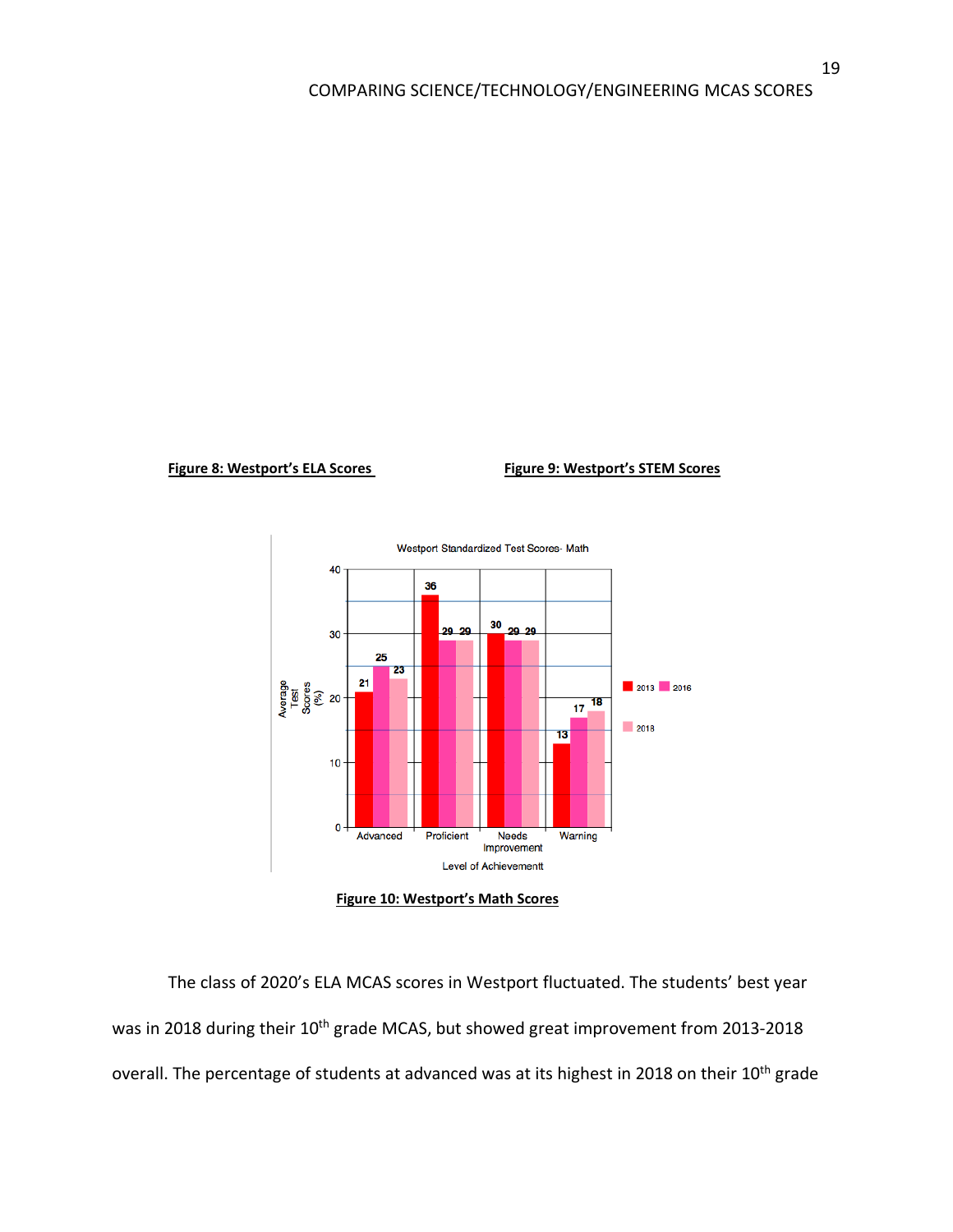MCAS scores. The percentage of students at proficient was highest in 8<sup>th</sup> grade and then in 2018 this number decreased, although the percentage was greater than their 5<sup>th</sup> grade MCAS. The percentage of students at needs improvement continued to decrease and was at a low on their 10<sup>th</sup> grade MCAS. The percentage of students at warning went from being at a high in 8<sup>th</sup> grade, decreasing to the lowest in  $10^{th}$  grade.

The students' math MCAS scores were not as successful. The number of students at advanced increased to a high in 8<sup>th</sup> grade, but then decreased in 10<sup>th</sup> grade, but still were an improvement from 5th grade. The percentage of students that received needs improvement stayed just about the same from grades 5, 8, and 10. The number of students at the warning level was at its lowest once the students reached 10th grade.

The students' STE MCAS scores showed an improvement from 5th grade to 10th grade.. The number of students at advanced were at an all time high, with more than two times the number of students from 5th grade to 10th grade. The number of students at proficient increased from 5th grade to 10th grade. The number of students at needs improvement and warning decreased tremendously, being at a low once they were in 10th grade.



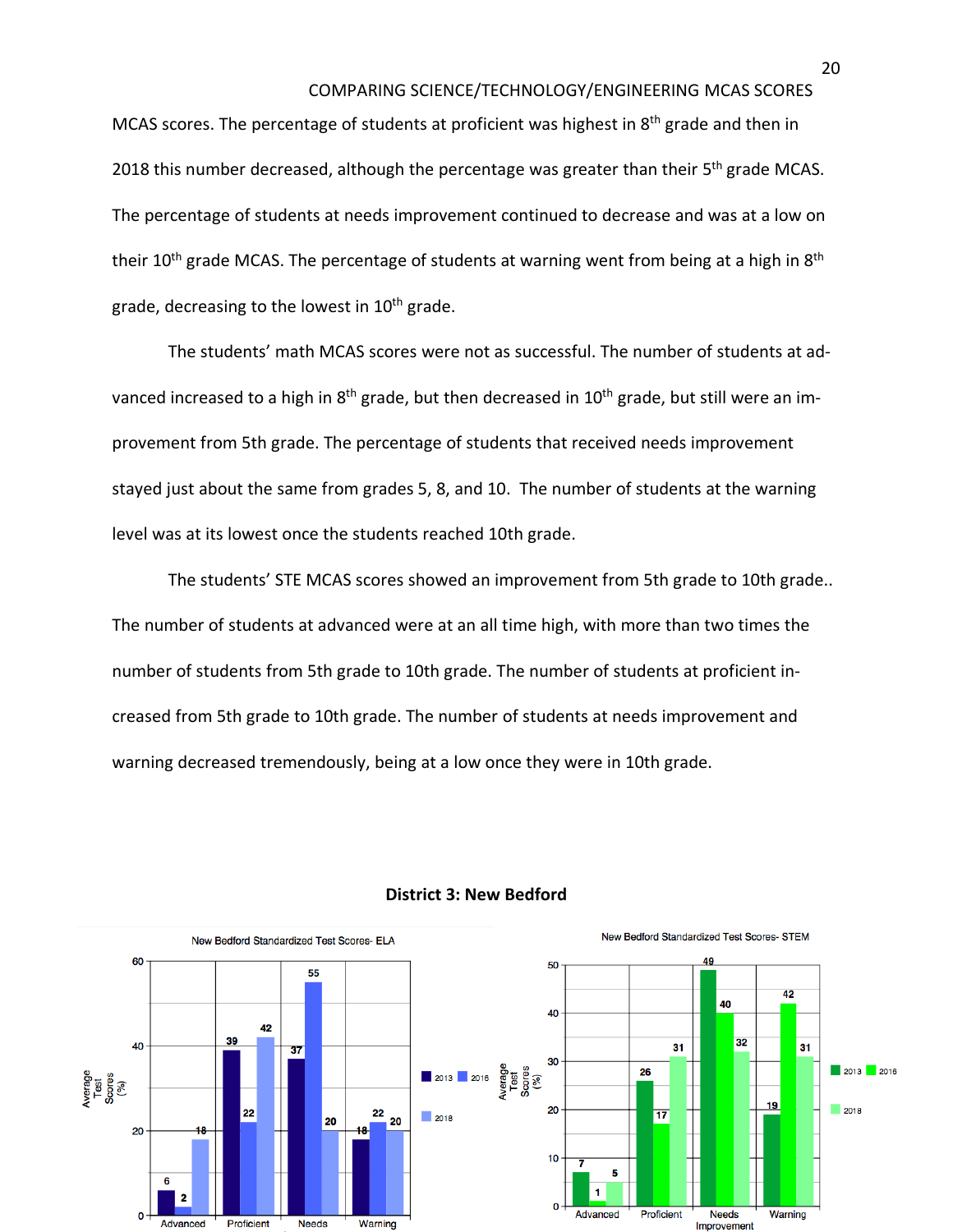#### **Figure 11: New Bedford's ELA Scores Figure 12: New Bedford's STEM Scores**



New Bedford Standardized Test Scores- Math

The class of 2020's ELA MCAS scores showed an overall improvement over the years. The students seemed to have done the best in 10th grade, and did the worst in 8th grade. The number of students at advanced scores was three times higher when the she students were in 10th grade compared to 5th grade, but dropped to its lowest when the students were in 8th grade.. The number of students at proficient was at its highest when the students were in 10th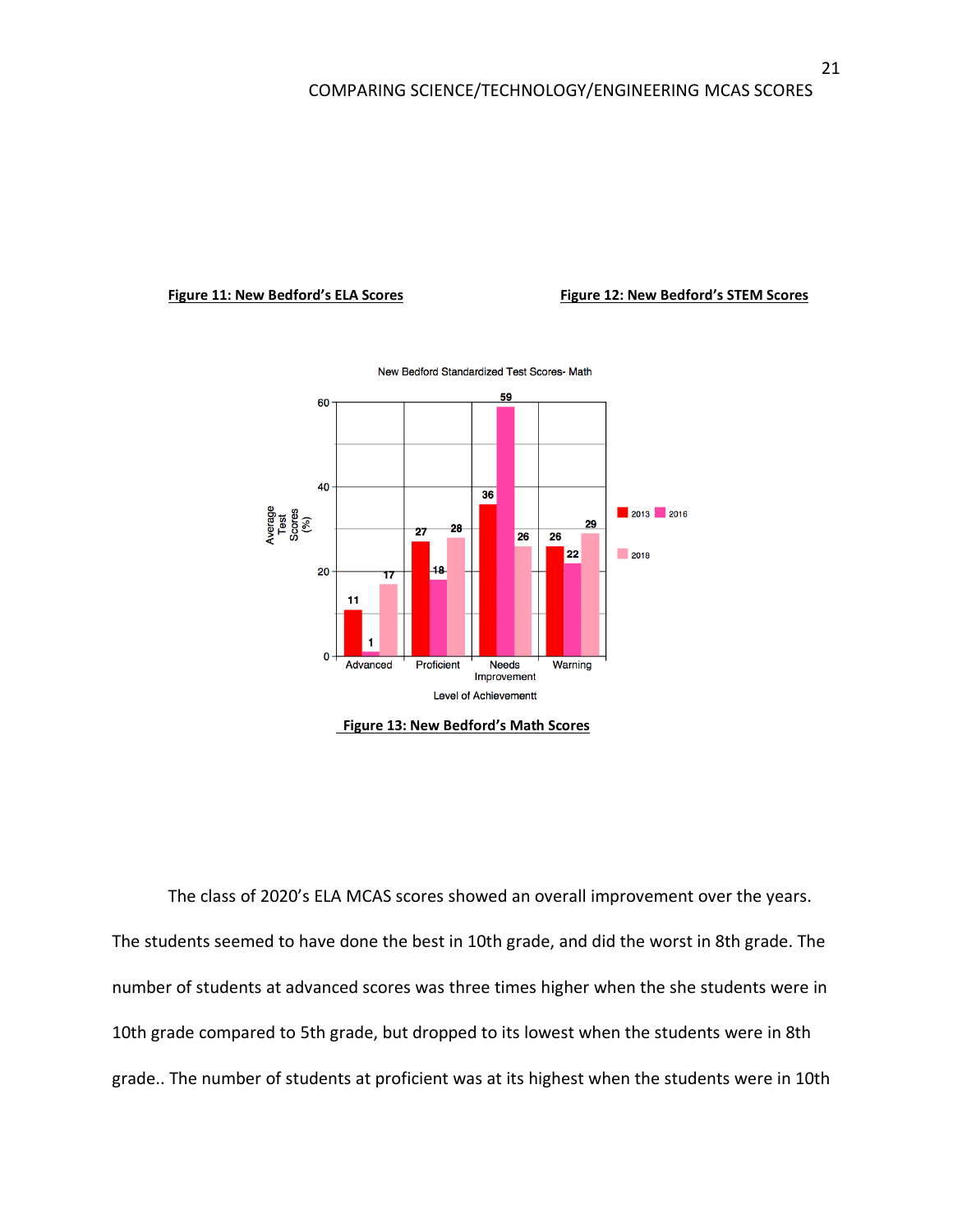grade. The number of students who received a needs improvement score was at its lowest in 10th grade, and the number of students at warning stayed about the same for throughout 5th to 10th grade.

The math MCAS scores were sporadic. From 2013 to 2016, the students' overall scores decreased tremendously, but when the students took the MCAS again in 2018, they managed to improve their scores. The number of students at advanced and proficient was at its highest in 2018. The number of students at needs improvement was at a low, decreasing more than twice as much as in 2018. The number of students at warning did increase to a high in 2018, but not significantly.

The students' science, technology, and engineering (STE) MCAS scores varied throughout the years. The number of students who received a score of advanced was at its lowest when the students were in 8th grade, but about the number of students received an advanced scores in 5th grade and 10th grade. Just like the number of advanced scores, proficient had around the same number of students receive a score of proficient, while in 8th grade, the number of students was at its lowest. The number of students who obtained a score of needs improvement decreased from 5th grade to 10th grade. The number of students who received a warning score was at its lowest when the students were in 5th grade, its high when the students were in 8th grade, but then the number of students decreased when they were in 10th grade. **Discussion**

Standardized testing has provided states with an adequate amount of knowledge on how districts are performing in school subjects such as English language arts, mathematics, and science. In Massachusetts, students are given the MCAS standardized tests which is broken up into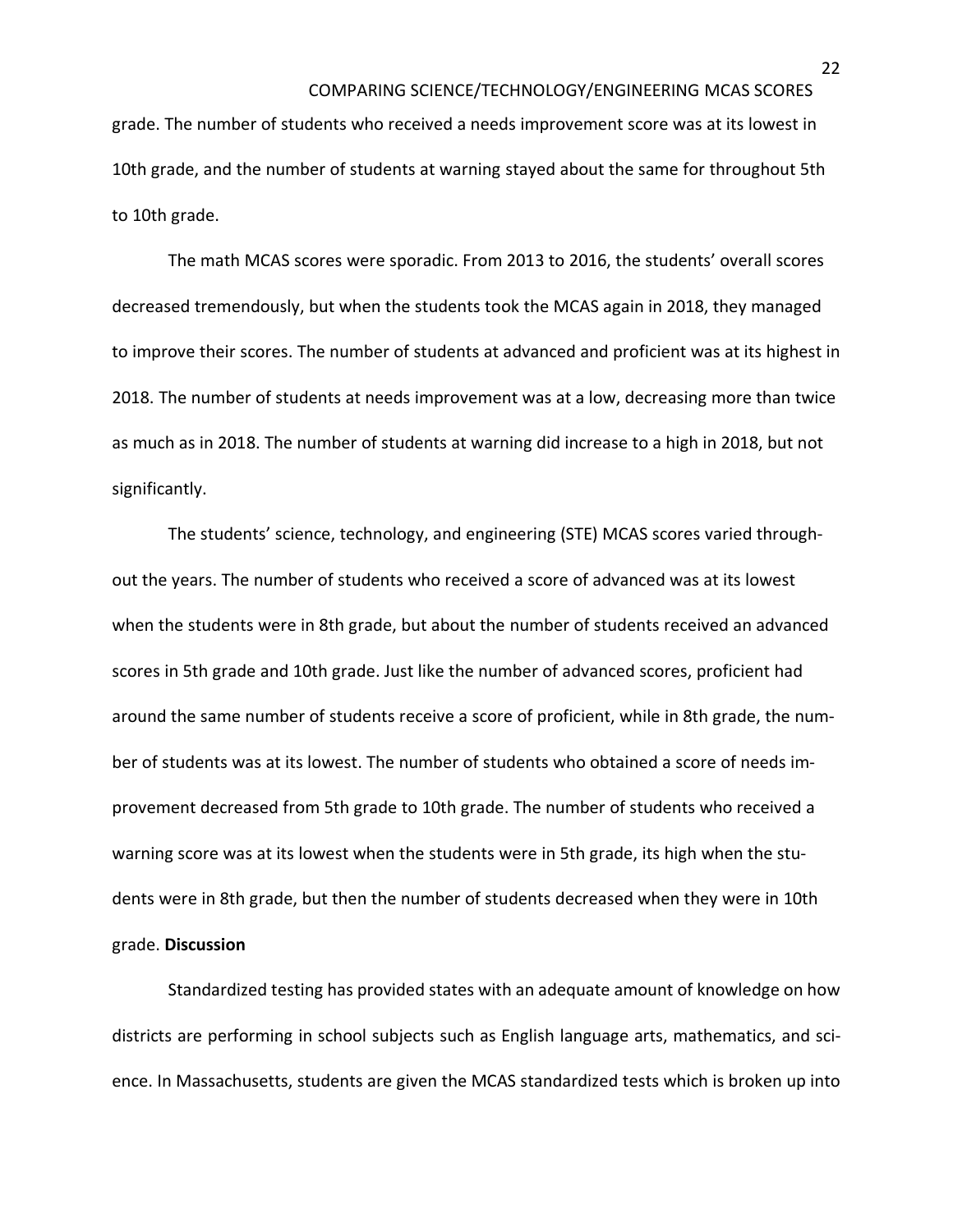different subtests. Schools are then given funding, and government help based on each district's scores. This research has shown that there are many factors that come into play that may have an effect on student performance on standardized tests, including demographics such as race, gender, poverty level, and parental educational level.

When comparing an urban, rural, and suburban district, I was able to determine that demographics plays a key role in student performance levels. Of the school districts compared in this study, those that have more students, a higher population of low-income students, a large population of African Americans, and a large number of students whose parents have lower educational experiences tend to do more poorly on standardized tests such as the MCAS compared to smaller suburban or rural districts.

Although this may be the case, there are several ways we can help positively influence these outcomes on the standardized tests. When examining the English language arts, mathematics, and science MCAS scores, I noticed that there was a lack of science MCAS test scores. A lot of schools only focus on the English language arts and mathematics MCAS because they are given to students earlier than the science MCAS. Districts need to perform well on MCAS because if they do not, then they may lose funding from the state. Since the science MCAS is not given until grade 5, schools typically do not focus on the sciences until the upper elementary grades. Although this is not beneficial for the students, it is what districts feel they need to do in order to help their students succeed on the English language arts and mathematics yearly standardized tests.

According to the National Science Teachers Association (NSTA), students need to be given enough time each day to obtain "high-quality science instruction that actively involves them in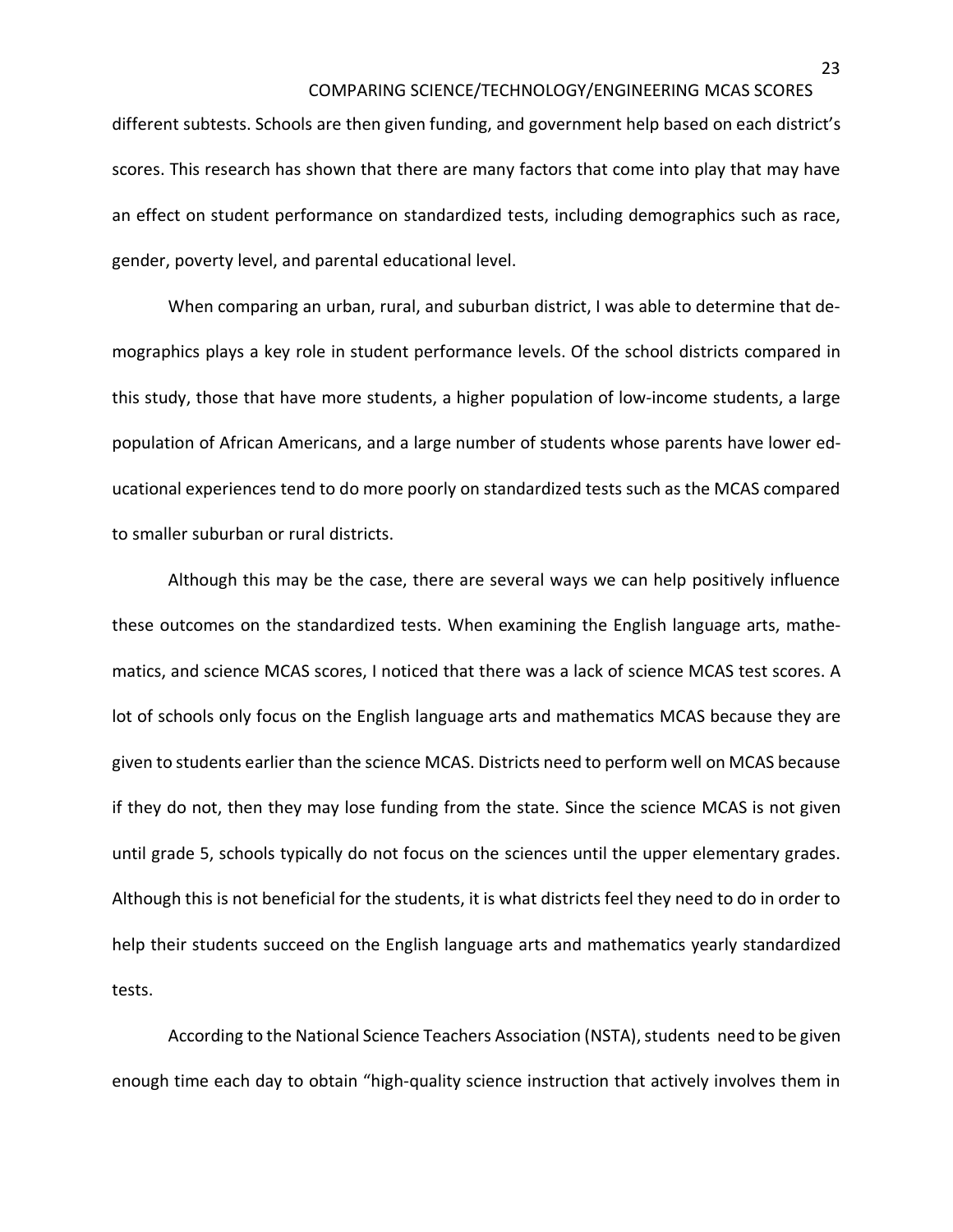the processes of science". (National Science Teachers Association, 2018). Although there isn't an exact number of minutes a day students need to be learning science, the NSTA states that students should be given the same amount of time being taught science that they are being taught the other subjects, such as ELA and math (National Science Teachers Association, 2018).

A creative way for schools to spend time on science subjects without taking away from their other subjects that they find more important is to integrate sciences into other subjects. The English language arts MCAS has reading and writing on it, so a way teachers can incorporate science into student's daily routine is by giving them science articles to read or science prompts to write about. That way students are still reading and writing, but they are also learning about science. By 5<sup>th</sup> grade, students do not have an adequate amount of knowledge in science. Incorporating science into everyday discussions with the students, even while other subjects, students will start to learn what they will need to know for the science MCAS.

In the future, if we spend more time teaching science as well as integrating the sciences into other subjects, we hopefully will see an improvement on standardized testing in the sciences. This is important because in order for schools to obtain funding, they need appropriate test scores. Improving science MCAS test scores will help schools get the appropriate help needed. All of the district's standardized test scores should increase if we take these steps and put them into action. Although large, urban districts tend to have lower standardized test scores, that does not mean they cannot improve. As educators, our goals should be to provide our students with the best education that they can get and the education they deserve no matter what district they are from.

#### **Conclusion**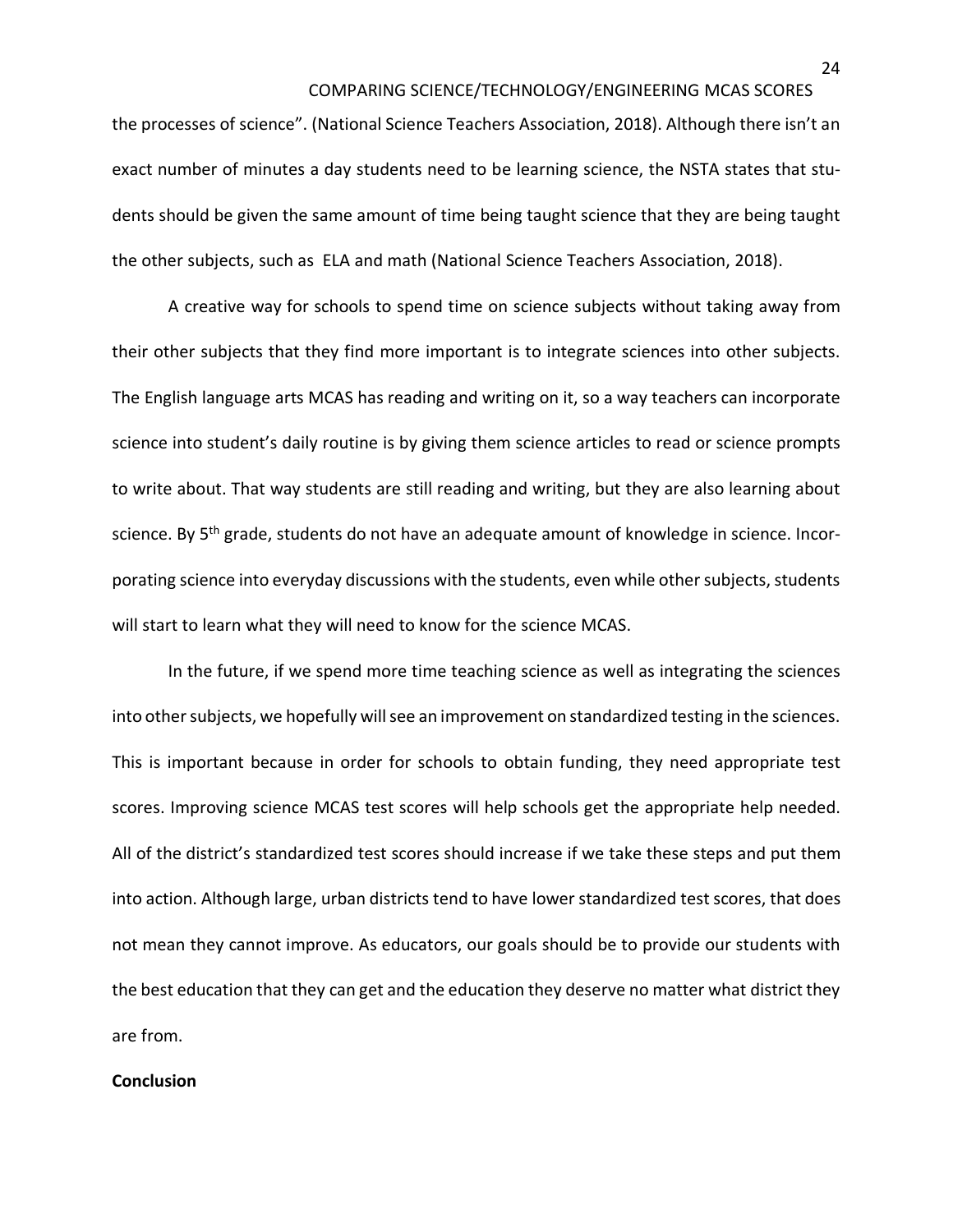By performing this study, I was able to further my knowledge on standardized testing and what factors may have an influence on student performance. Students take MCAS testing each year, but I focused on the class of 2020's grade 5, 8, and 10 MCAS scores in ELA, mathematics, and STEM in three different districts, all with different demographic backgrounds. New Bedford is a highly populated, urban district which encounters mainly economically disadvantaged, and English language learners. Nee Bedford also experienced receiving the lowest MCAS scores compared to the other two districts. Dartmouth is a suburban area. Dartmouth's standardized test scores have been improving from 5th grade to 10th grade. Lastly, Westport is a rural town with the smallest population. Westport has very little English as a second language students and Westport's MCAS test scores have also improved from 5th grade to 10th grade. Choosing these three districts allowed me to notice that the three different areas experienced different scores, and their scores were able to show the influence on their demographic background.

Although Massachusetts wants teachers to focus on teaching students math and ELA, it is also important to focus on the sciences too. Science should be given the same amount of attention as math and ELA, but that may not always be possible. There are different ways teachers can provide students with science lessons. If teachers do not have time to give students science alone, science can me incorporated into other lessons such as math, writing, and reading. Providing students with more science each day will help increase STEM MCAS scores in grades 5, 8, and 10 in the future.

In order to be the best teacher possible, it is important to know your students. In the future, I hope to work in a high needs school, and after doing this research, I learned that I am going to have to take into consideration my student's demographic background when preparing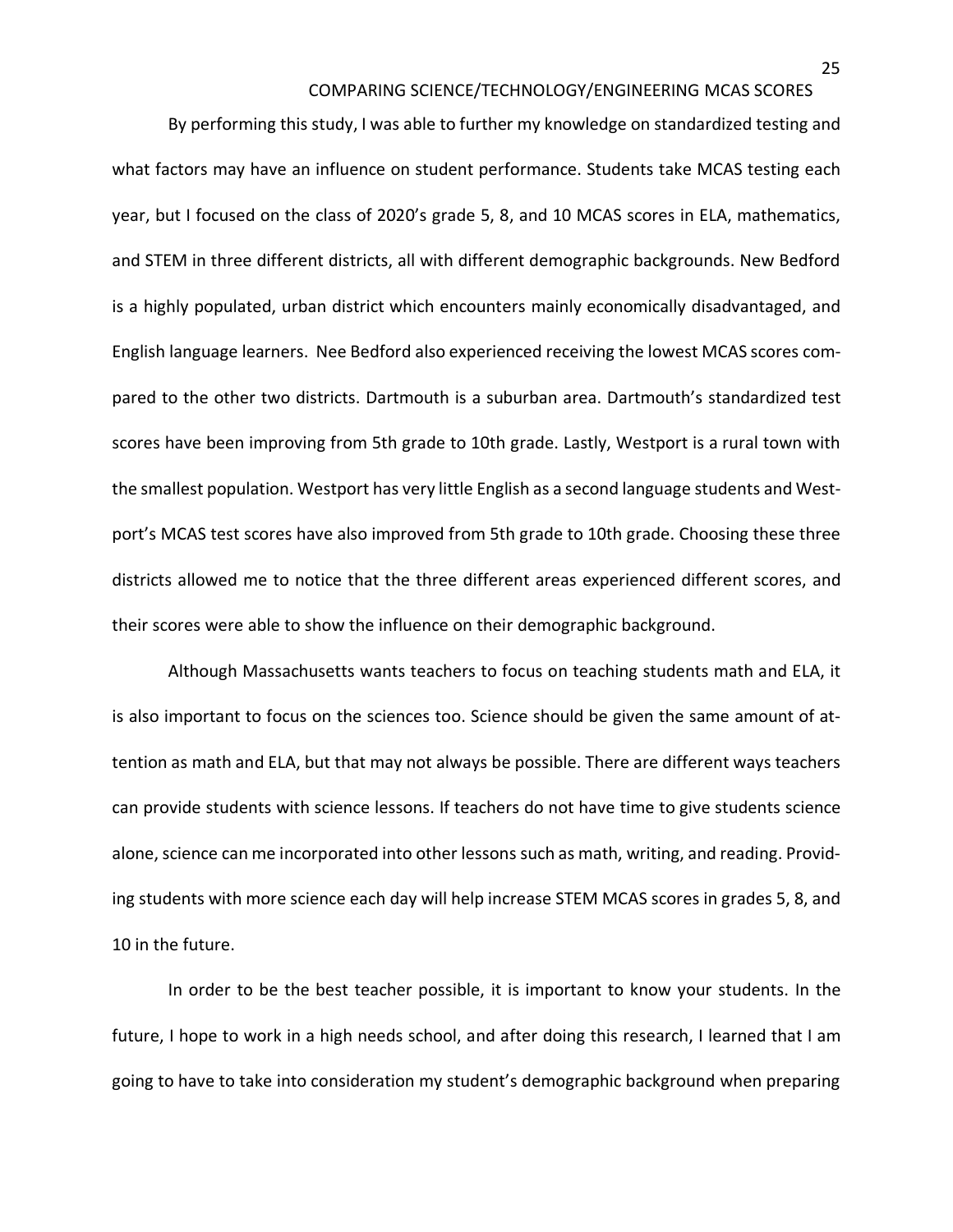them for MCAS testing. I also learned that there are ways to help improve student's standardized test scores. Providing students with the proper needs and knowledge will lead to a more successful future for standardized tests.

### **References**

- Ametepee, L., Tchinsala, Y. and Agbeh, A. (2014). The No Child Left Behind Act, the Common Core State Standards, and the School Curriculum. *Review of Higher Education and Self-Learning*, 7(24), pp.111-119.
- Camara, W. and Schmidt, A. (1999). Group Differences in Standardized Testing and Social Stratification. *College of Board Report*, 99(5), pp.1-18.

Capraro, M., Capraro, R., and Barrett, Bettie. (2000). An Investigation of the Effects of Gender, Socioeconomic Status, Race and Grades on Standardized Test Scores. *SER.* pp.1-25.